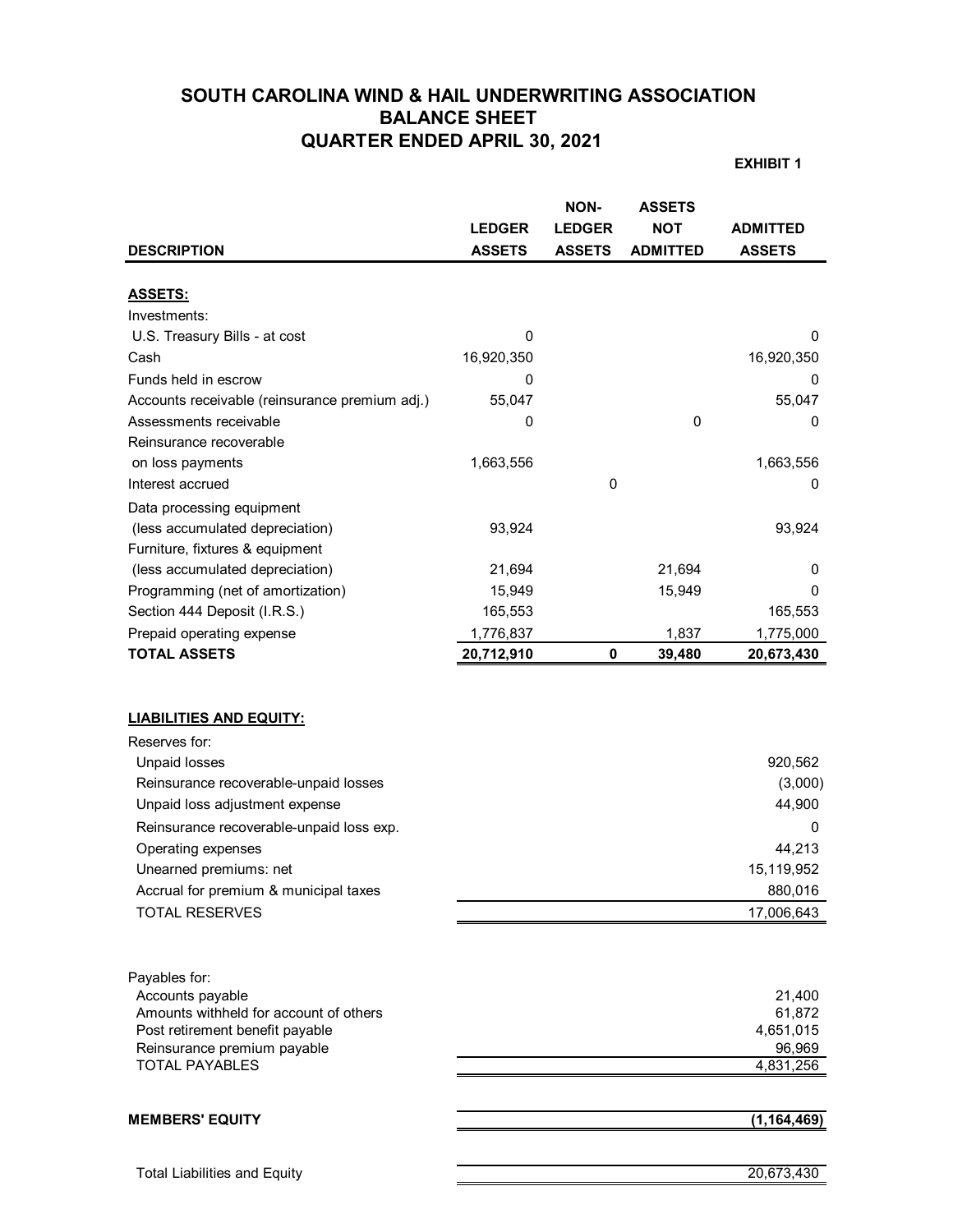# **SOUTH CAROLINA WIND & HAIL UNDERWRITING ASSOCIATION INCOME STATEMENT AND EQUITY ACCOUNT QUARTER ENDED APRIL 30, 2021**

**EXHIBIT 2**

|                                         | <b>QUARTER:</b><br>02-01-2021 | <b>YEAR-TO-DATE</b><br>11-01-2020 |
|-----------------------------------------|-------------------------------|-----------------------------------|
| <b>DESCRIPTION</b>                      | 04-30-2021                    | 04-30-2021                        |
| <b>UNDERWRITING INCOME:</b>             |                               |                                   |
| <b>Net Premiums Earned</b>              | 2,335,115                     | 5,015,338                         |
| <u>DEDUCTIONS:</u>                      |                               |                                   |
| Losses incurred                         | 328,978                       | 496,028                           |
| Loss expenses incurred                  | 66,560                        | 142,826                           |
| Operating expenses incurred             | 1,912,979                     | 3,545,773                         |
| <b>TOTAL DEDUCTIONS</b>                 | 2,308,517                     | 4,184,627                         |
|                                         |                               |                                   |
| Net Underwriting Gain or (Loss)         | 26,598                        | 830,711                           |
| <b>OTHER INCOME OR (OUTGO)</b>          |                               |                                   |
| Net Investment Income                   | 799                           | 2,981                             |
| Miscellaneous income                    | 0                             | 0                                 |
| Other interest income                   | 0                             | 0                                 |
| TOTAL OTHER INCOME OR (OUTGO)           | 799                           | 2,981                             |
|                                         |                               |                                   |
| <b>Net Income or (Loss)</b>             | 27,397                        | 833,692                           |
|                                         |                               |                                   |
| <b>EQUITY ACCOUNT:</b>                  |                               |                                   |
| Members' Equity (Prior Period)          | (1, 185, 576)                 | (1,997,375)                       |
| Net income or (loss)                    | 27,397                        | 833,692                           |
| Change in assets not admitted           | (6, 290)                      | (786)                             |
| Assessments or (distributions)          | 0                             | 0                                 |
| Net change in equity                    | 21,107                        | 832,906                           |
| <b>Members' Equity (Current Period)</b> | (1, 164, 469)                 | (1, 164, 469)                     |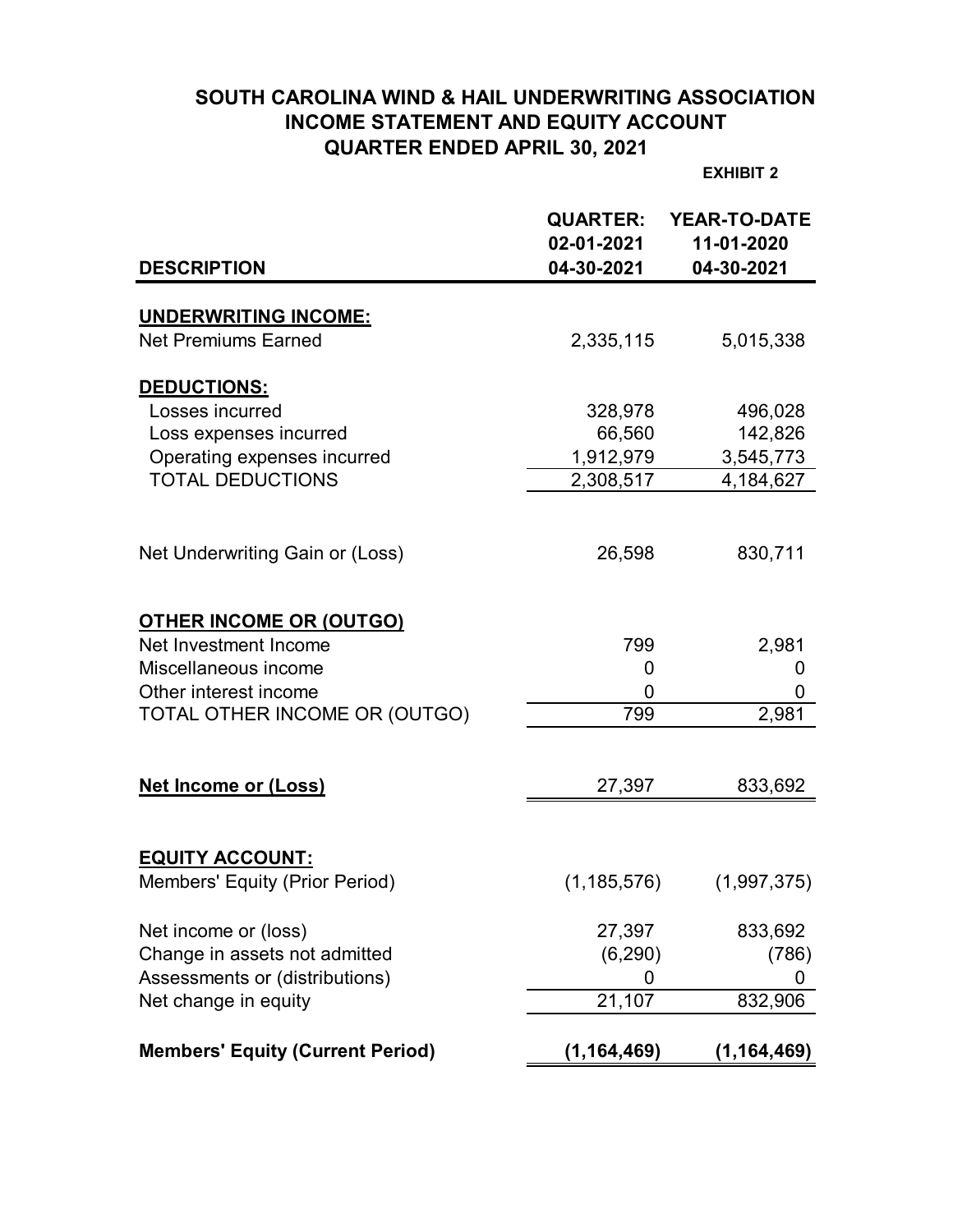# **SOUTH CAROLINA WIND & HAIL UNDERWRITING ASSOCIATION ANALYSIS OF INVESTMENT INCOME QUARTER ENDED APRIL 30, 2021**

# **EXHIBIT 2A**

|                                                                                       | Quarter<br>02-01-2021<br>04-30-2021 | Year-To-Date<br>11-01-2020<br>04-30-2021 |
|---------------------------------------------------------------------------------------|-------------------------------------|------------------------------------------|
| Investment Income Received/T-Bills<br><b>Investment Income Received/Sweep Account</b> | 0<br>799                            | 2,981                                    |
| <b>Total Investment Income Received</b>                                               | 799                                 | 2,981                                    |
| Interest Accrued (Prior Period)                                                       | 0                                   |                                          |
| Interest Accrued (Current Period)                                                     | 0                                   |                                          |
| <b>Investment Income Earned</b>                                                       | 799                                 | 2,981                                    |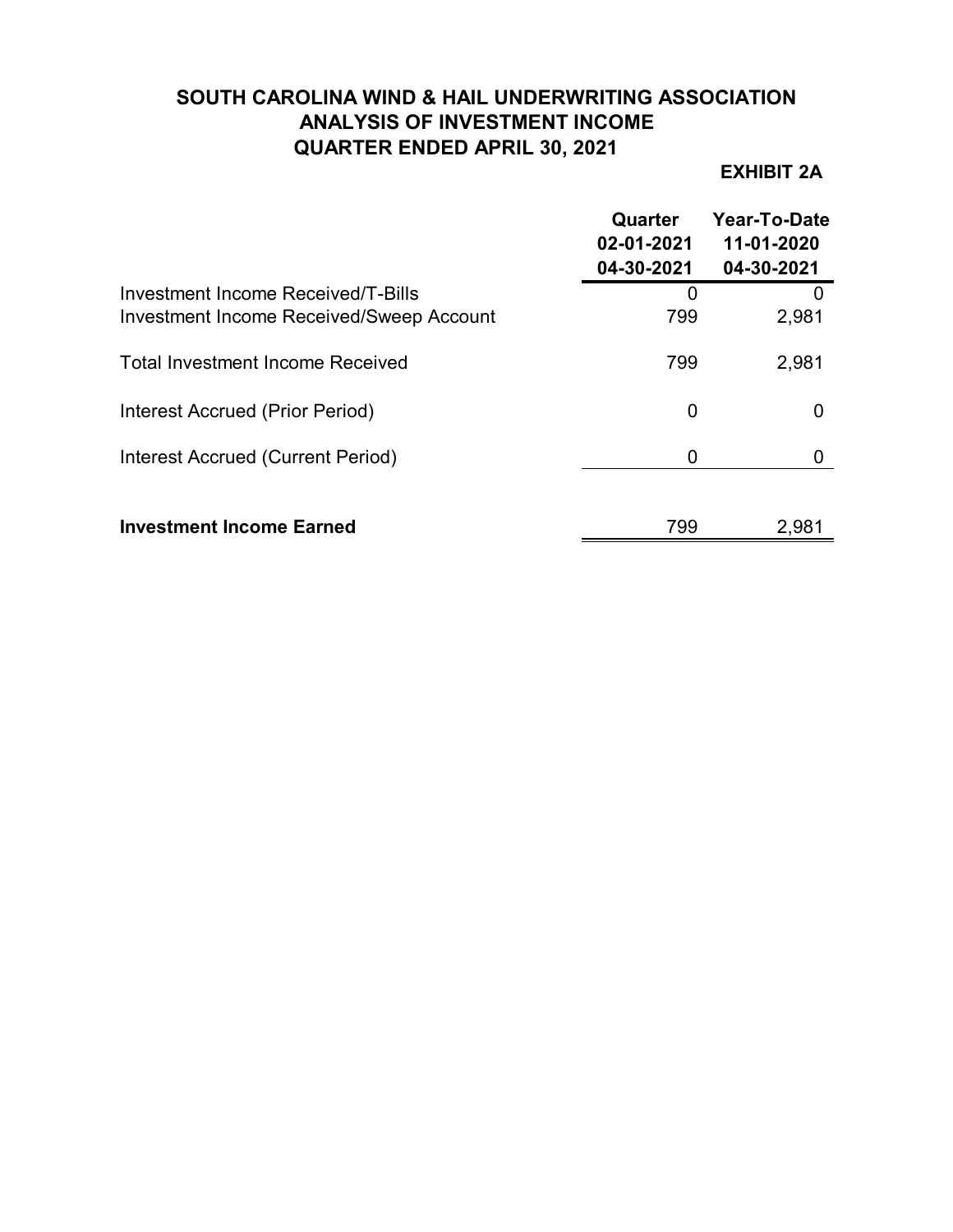### **SOUTH CAROLINA WIND & HAIL UNDERWRITING ASSOCIATION MEMBERS' ACCOUNT**

 **QUARTER ENDED APRIL 30, 2021 EXHIBIT 3A** 

| <b>Combined Zones</b>                                              |                      |                   | Quarter 02-01-2021 to 04-30-2021 |             |                       | Year-To-Date at 04-30-2021  |                         |                                 |                            |                      |  |  |  |
|--------------------------------------------------------------------|----------------------|-------------------|----------------------------------|-------------|-----------------------|-----------------------------|-------------------------|---------------------------------|----------------------------|----------------------|--|--|--|
| <b>DESCRIPTION</b>                                                 | 2021                 | 2020              | <b>Association Year</b><br>2019  | 2016        | Total                 | 2021                        | 2020                    | <b>Association Year</b><br>2019 | 2016                       | Total                |  |  |  |
| INCOME RECEIVED:                                                   |                      |                   |                                  |             |                       |                             |                         |                                 |                            |                      |  |  |  |
| Premiums Written                                                   | 7,195,363            | $\mathbf 0$       | $\mathbf 0$                      | $\pmb{0}$   | 7,195,363             | 12,549,573                  | $\pmb{0}$               | $\mathbf 0$                     | $\pmb{0}$                  | 12,549,573           |  |  |  |
| Reinsurance Premiums Ceded                                         | (5,635,334)          | 0                 | $\mathbf 0$                      | 0           | (5,635,334)           | (11, 158, 674)              | 0                       | 0                               | 0                          | (11, 158, 674)       |  |  |  |
| Net Premiums Written                                               | 1,560,029            | 0                 | $\pmb{0}$                        | $\mathbf 0$ | 1,560,029             | 1,390,899                   | 0                       | $\pmb{0}$                       | $\mathbf 0$                | 1,390,899            |  |  |  |
|                                                                    |                      |                   |                                  |             |                       |                             |                         |                                 |                            |                      |  |  |  |
| Portfolio Transfer of                                              |                      |                   |                                  |             |                       |                             |                         |                                 |                            |                      |  |  |  |
| Unearned Premiums:                                                 |                      |                   |                                  |             |                       |                             |                         |                                 |                            |                      |  |  |  |
| From Prior Assoc. Year                                             | 0                    | 0                 | 0                                | 0           | 0                     | 16,747,227                  | 0                       | 0                               | 0                          | 16,747,227           |  |  |  |
| To Secceeding Assoc. Yr.                                           | 0                    | 0                 | $\mathbf 0$                      | 0           | 0                     | 0                           | (16, 747, 227)          | 0                               | 0                          | (16, 747, 227)       |  |  |  |
| Acquisition Allowance on                                           |                      |                   |                                  |             |                       |                             |                         |                                 |                            |                      |  |  |  |
| Portfolio Transfer                                                 |                      |                   |                                  |             |                       |                             |                         |                                 |                            |                      |  |  |  |
| From Prior Assoc. Year                                             | 0                    | 0                 | 0                                | 0           | 0                     | (2, 146, 768)               | 0                       | 0                               | 0                          | (2, 146, 768)        |  |  |  |
| To Secceeding Assoc. Yr.                                           | $\mathbf 0$          | 0                 | $\mathbf 0$                      | $\mathbf 0$ | 0                     | 0                           | 2,146,768               | $\mathbf 0$                     | $\mathbf 0$                | 2,146,768            |  |  |  |
| Investment Income Received                                         | 799                  | 0                 | $\mathbf 0$                      | 0           | 799                   | 2,981                       | $\pmb{0}$               | 0                               | $\mathbf 0$                | 2,981                |  |  |  |
| Miscellaneous Income                                               | 0                    | 0                 | 0                                | 0           | 0                     | 0                           | 0                       | 0                               | 0                          | 0                    |  |  |  |
| Other Interest Income                                              | 0                    | 0                 | 0                                | 0           | 0                     | 0                           | 0                       | 0                               | 0                          | 0                    |  |  |  |
| <b>Total Income</b>                                                | 1,560,828            | 0                 | 0                                | 0           | 1,560,828             | 15,994,339                  | (14,600,459)            | 0                               | 0                          | 1,393,880            |  |  |  |
| <b>EXPENSES PAID:</b>                                              |                      |                   |                                  |             |                       |                             |                         |                                 |                            |                      |  |  |  |
| Losses                                                             | 125.692              | 136,261           | 110,457                          | 54,000      | 426,410               | 136.488                     | 359,596                 | 184,415                         | 54,000                     | 734,499              |  |  |  |
| Reins. Recovered-Losses Paid                                       | 0                    | (28, 878)         | 0                                | 0           | (28, 878)             | 0                           | (46, 652)               | (4,058)                         | 0                          | (50, 710)            |  |  |  |
| <b>Loss Adjustment Expenses</b>                                    | 19,596               | 14,180            | 13,894                           | 88,298      | 135,968               | 24,030                      | 43,167                  | 22,991                          | 195,923                    | 286,111              |  |  |  |
| Reins. Recovered-Loss Exp. Paid                                    | (345)                | (2,610)           | 0                                | 0           | (2, 955)              | (345)                       | (2,610)                 | 0                               | 0                          | (2, 955)             |  |  |  |
| Commissions                                                        | 719,536              | 0                 | $\mathbf 0$                      | $\mathbf 0$ | 719,536               | 1,254,957                   | $\pmb{0}$               | 0                               | $\pmb{0}$                  | 1,254,957            |  |  |  |
| <b>Commissions Ceded</b>                                           | (117, 631)           | 0                 | $\mathbf 0$                      | 0           | (117, 631)            | (202, 258)                  | $\pmb{0}$               | 0                               | $\mathbf 0$                | (202, 258)           |  |  |  |
| <b>Operating Expenses</b>                                          | 1,057,336            | 0                 | 0                                | 0           | 1,057,336             | 2,208,949                   | 88,213                  | 0                               | 0                          | 2,297,162            |  |  |  |
| Premium Taxes                                                      | 0                    | 65,395            | 0                                | 0           | 65,395                | 0                           | 180,385                 | 0                               | 0                          | 180,385              |  |  |  |
|                                                                    |                      |                   |                                  |             |                       |                             |                         |                                 |                            |                      |  |  |  |
| <b>Total Expenses Paid</b>                                         | 1,804,184            | 184,348           | 124,351                          | 142,298     | 2,255,181             | 3,421,821                   | 622,099                 | 203,348                         | 249,923                    | 4,497,191            |  |  |  |
| Net Cash Change                                                    | (243, 356)           | (184, 348)        | (124, 351)                       | (142, 298)  | (694, 353)            | 12,572,518                  | (15, 222, 558)          | (203, 348)                      | (249, 923)                 | (3, 103, 311)        |  |  |  |
| REINSURANCE RECOVERABLE:                                           |                      |                   |                                  |             |                       |                             |                         |                                 |                            |                      |  |  |  |
| DEDUCT (PRIOR PERIOD)                                              |                      |                   |                                  |             |                       |                             |                         |                                 |                            |                      |  |  |  |
| Reins Recoverable-Losses Paid                                      | 0                    | 1,590             | 0                                | 1,082,434   | 1,084,024             | 0                           | 0                       | 0                               | 964,541                    | 964,541              |  |  |  |
| Reins Recoverable-Loss Exp. Paid                                   | 0                    | 1,455             | 0                                | 513,363     | 514,818               | 0                           | 0                       | 0                               | 440,541                    | 440,541              |  |  |  |
| ADD (CURRENT PERIOD)                                               |                      |                   |                                  |             |                       |                             |                         |                                 |                            |                      |  |  |  |
| Reins Recoverable-Losses Paid                                      | 0                    | 20,775            | 0                                | 1,111,790   | 1,132,565             | 0                           | 20,775                  | 0                               | 1,111,790                  | 1,132,565            |  |  |  |
| Reins Recoverable-Loss Exp. Paid                                   | 0                    | 1,385             | 0                                | 529,606     | 530,991               | 0                           | 1,385                   | 0                               | 529,606                    | 530,991              |  |  |  |
| Net Change                                                         | $\mathsf 0$          | 19,115            | 0                                | 45,599      | 64,714                | 0                           | 22,160                  | $\pmb{0}$                       | 236,314                    | 258,474              |  |  |  |
| <b>RESERVES:</b>                                                   |                      |                   |                                  |             |                       |                             |                         |                                 |                            |                      |  |  |  |
| DEDUCT (CURRENT PERIOD)                                            |                      |                   |                                  |             |                       |                             |                         |                                 |                            |                      |  |  |  |
| <b>Unpaid Losses</b>                                               | 100,900              | 115,662           | 1,500                            | 702,500     | 920,562               | 100,900                     | 115,662                 | 1,500                           | 702,500                    | 920,562              |  |  |  |
| Reins. Recoverable-Unpaid Losses                                   | (3,000)              | 0                 | 0                                | 0           | (3,000)               | (3,000)                     | 0                       | 0                               | 0                          | (3,000)              |  |  |  |
| Unpaid Loss Adjustment Expense                                     | 990                  | 2,310             | 800                              | 40.800      | 44,900                | 990                         | 2,310                   | 800                             | 40,800                     | 44,900               |  |  |  |
| Reins. Recoverable-Unpd. Loss Exp.                                 | 0                    | 0<br>$\Omega$     | 0<br>$\Omega$                    | 0<br>0      | 0                     | 0                           | 0<br>$\pmb{0}$          | 0<br>$\Omega$                   | 0<br>$\pmb{0}$             | 0                    |  |  |  |
| <b>Operating Expenses</b><br><b>Unearned Premiums</b>              | 44,213<br>15,918,795 | $\mathbf 0$       | $\mathbf 0$                      | 0           | 44,213<br>15,918,795  | 44,213<br>15,918,795        | $\mathbf 0$             | $\mathbf 0$                     | $\mathbf 0$                | 44,213<br>15,918,795 |  |  |  |
| Unearned Premiums Ceded                                            | (798, 843)           | $\Omega$          | $\mathbf 0$                      | 0           | (798, 843)            | (798, 843)                  | 0                       | $\Omega$                        | $\Omega$                   | (798, 843)           |  |  |  |
| Premium Taxes                                                      | 397,972              | 482,044           | $\mathbf 0$                      | 0           | 880,016               | 397,972                     | 482,044                 | $\pmb{0}$                       | $\mathsf 0$                | 880,016              |  |  |  |
| ADD (PRIOR PERIOD)                                                 |                      |                   |                                  |             |                       |                             |                         |                                 |                            |                      |  |  |  |
| <b>Unpaid Losses</b>                                               | 100,600              | 68,900            | 21,076                           | 750.000     | 940,576               | $\mathsf 0$                 | 137,300                 | 53,000                          | 750.000                    | 940.300              |  |  |  |
| Reins. Recoverable-Unpaid Losses<br>Unpaid Loss Adjustment Expense | (3,000)<br>660       | 0<br>1,460        | 0<br>3,060                       | 0<br>90.000 | (3,000)<br>95,180     | $\pmb{0}$<br>$\pmb{0}$      | (3,000)<br>3,780        | 0<br>1,000                      | 0<br>90,000                | (3,000)<br>94,780    |  |  |  |
| Reins. Recoverable-Unpd. Loss Exp.                                 | 0                    | 0                 | 0                                | 0           | 0                     | $\pmb{0}$                   | 0                       | 0                               | 0                          | 0                    |  |  |  |
| <b>Operating Expenses</b>                                          | 22,213               | 0                 | $\mathbf 0$                      | 0           | 22,213                | $\pmb{0}$                   | 88,213                  | 0                               | $\pmb{0}$                  | 88,213               |  |  |  |
| <b>Unearned Premiums</b>                                           | 16,747,227           | 0                 | 0                                | 0           | 16,747,227            | 0                           | 19,626,093              | 0                               | 0                          | 19,626,093           |  |  |  |
| Unearned Premiums Ceded                                            | (852, 189)           | 0                 | $\mathbf 0$                      | 0           | (852, 189)            | $\mathbf 0$                 | (881, 702)              | 0                               | 0                          | (881, 702)           |  |  |  |
| Premium Taxes<br>Net Reserve Change                                | 168,234<br>522,718   | 545,439<br>15,783 | 0<br>21,836                      | 0<br>96,700 | 713.673<br>657,037    | $\mathbf 0$<br>(15,661,027) | 820,489<br>19, 191, 157 | 0<br>51.700                     | 0<br>96,700                | 820,489<br>3,678,530 |  |  |  |
|                                                                    |                      |                   |                                  |             |                       |                             |                         |                                 |                            |                      |  |  |  |
| OTHER CHANGES:<br>DEDUCT (PRIOR PERIOD)                            |                      |                   |                                  |             |                       |                             |                         |                                 |                            |                      |  |  |  |
| <b>Interest Accrued</b><br>Assets Not Admitted                     | 0<br>(33, 190)       | 0<br>0            | $\mathbf 0$<br>$\mathbf 0$       | 0<br>0      | 0<br>(33, 190)        | $\pmb{0}$<br>$\mathsf 0$    | 0<br>(38, 694)          | $\mathbf 0$<br>$\mathbf 0$      | $\mathsf 0$<br>$\mathsf 0$ | 0<br>(38, 694)       |  |  |  |
| ADD (CURRENT PERIOD)                                               |                      |                   |                                  |             |                       |                             |                         |                                 |                            |                      |  |  |  |
| <b>Interest Accrued</b>                                            | 0                    | 0                 | 0                                | 0           | 0                     | $\mathsf 0$                 | 0                       | 0                               | $\mathsf 0$                | 0                    |  |  |  |
| Assets Not Admitted                                                | (39, 480)            | 0<br>0            | 0                                | 0<br>0      | (39, 480)<br>(6, 290) | (39, 480)                   | 0<br>38,694             | 0<br>$\pmb{0}$                  | $\mathsf 0$<br>$\mathsf 0$ | (39, 480)            |  |  |  |
| Net Other Changes                                                  | (6, 290)             |                   | 0                                |             |                       | (39, 480)                   |                         |                                 |                            | (786)                |  |  |  |
| Assessments or (Distributions)                                     | 0                    | 0                 | 0                                | 0           | 0                     | 0                           | 0                       | 0                               | 0                          | 0                    |  |  |  |
| Change In Members' Equity                                          | 273,072              | (149, 450)        | (102, 515)                       | 1           | 21,108                | (3, 127, 989)               | 4,029,453               | (151, 648)                      | 83,091                     | 832,907              |  |  |  |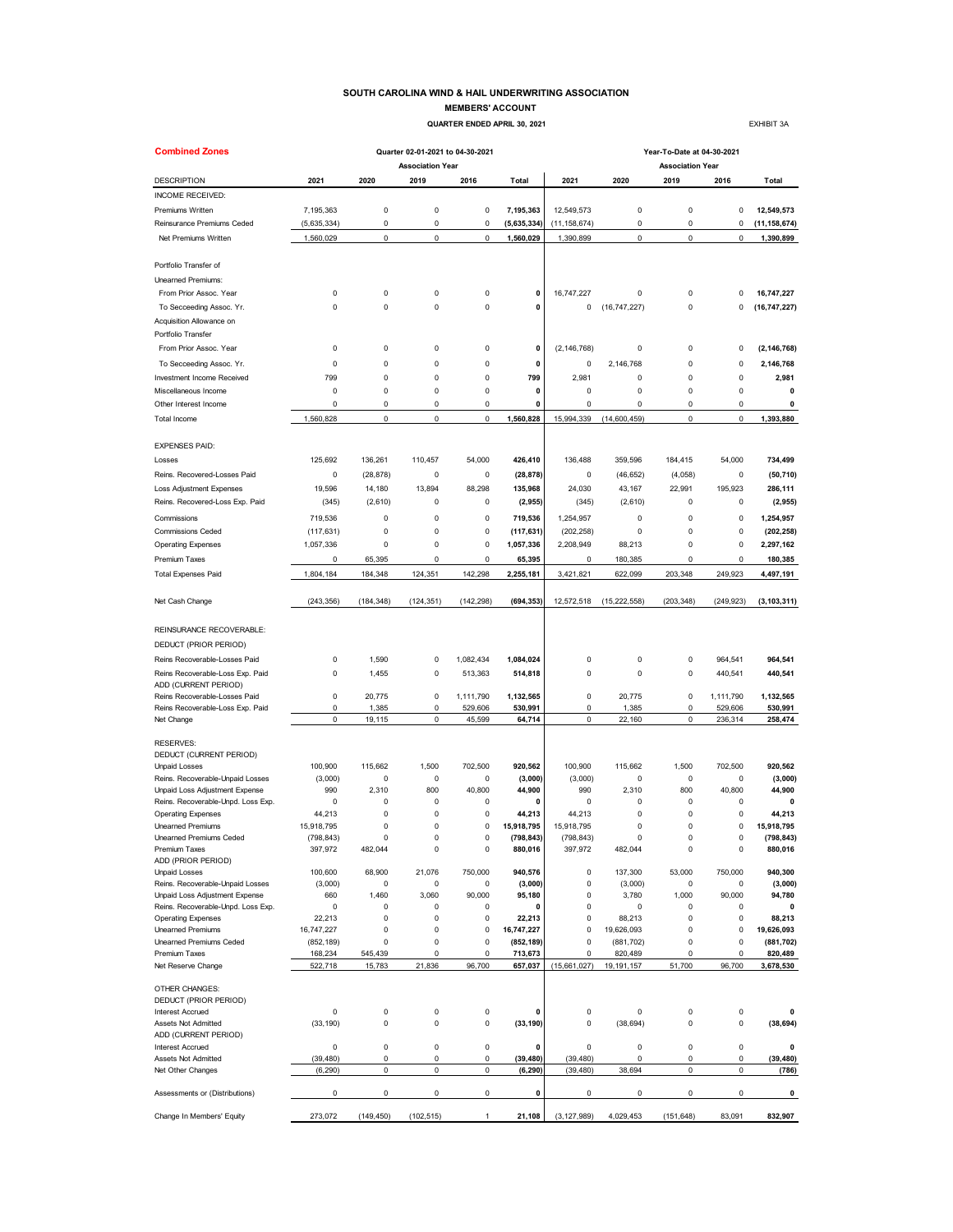### **SOUTH CAROLINA WIND & HAIL UNDERWRITING ASSOCIATION MEMBERS' ACCOUNT Quarter 02-01-2021 to 04-30-2021** EXHIBIT 3A 1

| Zone 1                                                |                      |                            | Quarter 02-01-2021 to 04-30-2021 |                  |                      | Year-To-Date at 04-30-2021 |                  |                                 |             |                       |
|-------------------------------------------------------|----------------------|----------------------------|----------------------------------|------------------|----------------------|----------------------------|------------------|---------------------------------|-------------|-----------------------|
| <b>DESCRIPTION</b>                                    | 2021                 | 2020                       | <b>Association Year</b><br>2019  | 2016             | Total                | 2021                       | 2020             | <b>Association Year</b><br>2019 | 2016        | Total                 |
| INCOME RECEIVED:                                      |                      |                            |                                  |                  |                      |                            |                  |                                 |             |                       |
| Premiums Written                                      | 5,751,453            | 0                          | $\mathbf 0$                      | $\pmb{0}$        | 5,751,453            | 9,994,924                  | 0                | $\pmb{0}$                       | 0           | 9,994,924             |
| Reinsurance Premiums Ceded                            | (4,426,769)          | $\mathsf 0$                | 0                                | $\pmb{0}$        | (4, 426, 769)        | (8,775,919)                | 0                | $\mathsf 0$                     | 0           | (8,775,919)           |
| Net Premiums Written                                  | 1,324,684            | $\mathsf 0$                | 0                                | $\pmb{0}$        | 1,324,684            | 1,219,005                  | 0                | $\pmb{0}$                       | 0           | 1,219,005             |
| Portfolio Transfer of                                 |                      |                            |                                  |                  |                      |                            |                  |                                 |             |                       |
| Unearned Premiums:                                    |                      |                            |                                  |                  |                      |                            |                  |                                 |             |                       |
| From Prior Assoc. Year                                | 0                    | 0                          | 0                                | $\mathbf 0$      | 0                    | 13,478,948                 | 0                | $\pmb{0}$                       | 0           | 13,478,948            |
| To Secceeding Assoc. Yr.                              | $\mathbf 0$          | $\mathbf 0$                | 0                                | $\mathbf 0$      | 0                    | 0                          | (13, 478, 948)   | $\mathbf 0$                     | 0           | (13, 478, 948)        |
| Acquisition Allowance on                              |                      |                            |                                  |                  |                      |                            |                  |                                 |             |                       |
| Portfolio Transfer                                    | 0                    | 0                          | 0                                | $\mathbf 0$      | 0                    | (1,727,819)                | 0                | $\mathsf 0$                     | 0           | (1,727,819)           |
| From Prior Assoc. Year<br>To Secceeding Assoc. Yr.    | 0                    | $\mathbf 0$                | 0                                | $\mathbf 0$      | 0                    | 0                          | 1,727,819        | $\pmb{0}$                       | $\mathbf 0$ | 1,727,819             |
| Investment Income Received                            | 645                  | $\mathbf 0$                | 0                                | $\mathbf 0$      | 645                  | 2,374                      | 0                | $\mathbf 0$                     | 0           | 2,374                 |
| Miscellaneous Income                                  | 0                    | $\pmb{0}$                  | $\mathbf 0$                      | $\pmb{0}$        | 0                    | 0                          | 0                | $\pmb{0}$                       | 0           | 0                     |
| Other Interest Income                                 | $\mathbf 0$          | 0                          | 0                                | $\mathbf 0$      | 0                    | 0                          | $\mathbf 0$      | 0                               | 0           | 0                     |
| <b>Total Income</b>                                   | 1,325,329            | 0                          | $\pmb{0}$                        | $\pmb{0}$        | 1,325,329            | 12,972,508                 | (11, 751, 129)   | 0                               | 0           | 1,221,379             |
| <b>EXPENSES PAID:</b>                                 |                      |                            |                                  |                  |                      |                            |                  |                                 |             |                       |
| Losses                                                | 27,924               | 56,586                     | 110.303                          | 54,000           | 248,813              | 34,467                     | 149,631          | 171,909                         | 54,000      | 410.007               |
| Reins. Recovered-Losses Paid                          | 0                    | (12, 491)                  | 0                                | $\mathbf 0$      | (12, 491)            | 0                          | (12, 491)        | 0                               | 0           | (12, 491)             |
| Loss Adjustment Expenses                              | 4,537                | 4,160                      | 13,549                           | 88,298           | 110,544              | 6,572                      | 15,650           | 20,566                          | 195.923     | 238,711               |
| Reins. Recovered-Loss Exp. Paid                       | $\Omega$             | 0                          | $\Omega$                         | $\mathbf 0$      | 0                    | 0                          | 0                | $\pmb{0}$                       | 0           | 0                     |
| Commissions                                           | 575,145              | 0                          | 0                                | $\mathsf 0$      | 575,145              | 999,492                    | 0                | $\mathsf 0$                     | 0           | 999,492               |
| <b>Commissions Ceded</b>                              | (69, 150)            | 0                          | 0                                | $\mathbf 0$      | (69, 150)            | (127, 712)                 | 0                | $\pmb{0}$                       | 0           | (127, 712)            |
| <b>Operating Expenses</b>                             | 846,576              | 0                          | 0                                | $\mathbf 0$      | 846,576              | 1,759,285                  | 70,940           | $\mathbf 0$                     | 0           | 1,830,225             |
| <b>Premium Taxes</b>                                  | 0                    | 52,589                     | 0                                | $\pmb{0}$        | 52,589               | 0                          | 145,063          | 0                               | 0           | 145,063               |
| <b>Total Expenses Paid</b>                            | 1,385,032            | 100,844                    | 123,852                          | 142,298          | 1,752,026            | 2,672,104                  | 368,793          | 192,475                         | 249,923     | 3,483,295             |
| Net Cash Change                                       | (59, 703)            | (100, 844)                 | (123, 852)                       | (142, 298)       | (426, 697)           | 10,300,404                 | (12, 119, 922)   | (192, 475)                      | (249, 923)  | (2, 261, 916)         |
| REINSURANCE RECOVERABLE:                              |                      |                            |                                  |                  |                      |                            |                  |                                 |             |                       |
| DEDUCT (PRIOR PERIOD)                                 |                      |                            |                                  |                  |                      |                            |                  |                                 |             |                       |
| Reins Recoverable-Losses Paid                         | 0                    | 1,590                      | 0                                | 1,082,434        | 1,084,024            | 0                          | 0                | $\pmb{0}$                       | 892,230     | 892,230               |
| Reins Recoverable-Loss Exp. Paid                      | $\mathbf 0$          | 1,455                      | 0                                | 513,363          | 514,818              | $\mathbf 0$                | 0                | $\pmb{0}$                       | 408,612     | 408,612               |
| ADD (CURRENT PERIOD)                                  |                      |                            |                                  |                  |                      |                            |                  |                                 |             |                       |
| Reins Recoverable-Losses Paid                         | 0                    | 1,590                      | 0                                | 1,110,100        | 1,111,690            | $\pmb{0}$                  | 0                | 0                               | 1,042,003   | 1,042,003             |
| Reins Recoverable-Loss Exp. Paid                      | 0                    | 1,455                      | 0                                | 535,273          | 536,728              | 0                          | 0                | 0                               | 492,336     | 492,336               |
| Net Change                                            | 0                    | 0                          | 0                                | 49,576           | 49,576               | 0                          | 0                | $\mathbf 0$                     | 233,497     | 233,497               |
|                                                       |                      |                            |                                  |                  |                      |                            |                  |                                 |             |                       |
| <b>RESERVES:</b>                                      |                      |                            |                                  |                  |                      |                            |                  |                                 |             |                       |
| DEDUCT (CURRENT PERIOD)                               |                      |                            |                                  |                  |                      |                            |                  |                                 |             |                       |
| <b>Unpaid Losses</b>                                  | 66.407               | 96,796                     | 1,500                            | 702,500          | 867,203              | 66,407                     | 96.796           | 1,500                           | 702.500     | 867,203               |
| Reins. Recoverable-Unpaid Losses                      | 0                    | 0                          | 0                                | $\mathbf 0$      | 0                    | 0                          | 0                | 0                               | 0           | 0                     |
| Unpaid Loss Adjustment Expense                        | 990                  | 1,980                      | 800                              | 40,800           | 44,570               | 990                        | 1,980            | 800                             | 40,800      | 44,570                |
| Reins. Recoverable-Unpd. Loss Exp.                    | 0                    | $\mathbf 0$<br>$\mathbf 0$ | 0<br>0                           | $\mathbf 0$<br>0 | 0                    | 0                          | 0<br>$\mathbf 0$ | $\mathbf 0$<br>$\mathbf 0$      | 0<br>0      | $\mathbf 0$<br>35,422 |
| <b>Operating Expenses</b><br><b>Unearned Premiums</b> | 35,422<br>12,767,474 | 0                          | 0                                | 0                | 35,422<br>12,767,474 | 35,422<br>12,767,474       | $\Omega$         | 0                               | 0           | 12,767,474            |
| Unearned Premiums Ceded                               |                      | o                          | υ                                | O                |                      |                            |                  | U                               | O           |                       |
| Premium Taxes                                         | (495,422)<br>316,959 | 145,063                    | 0                                | $\mathbf 0$      | (495,422)<br>462,022 | (495, 422)<br>316,959      | 145,063          | 0                               | 0           | (495,422)<br>462,022  |
| ADD (PRIOR PERIOD)                                    |                      |                            |                                  |                  |                      |                            |                  |                                 |             |                       |
| <b>Unpaid Losses</b>                                  | 65,507               | 33,234                     | 21,076                           | 750,000          | 869,817              | 0                          | 79,207           | 31,434                          | 750,000     | 860,641               |
| Reins. Recoverable-Unpaid Losses                      | 0                    | 0                          | 0                                | $\pmb{0}$        | 0                    | $\pmb{0}$                  | 0                | 0                               | $\mathsf 0$ | $\mathbf 0$           |
| Unpaid Loss Adjustment Expense                        | 0                    | 1,130                      | 3,060                            | 90,000           | 94,190               | 0                          | 2,130            | 0                               | 90,000      | 92,130                |
| Reins. Recoverable-Unpd. Loss Exp.                    | 0                    | 0                          | 0                                | $\mathbf 0$      | 0                    | 0                          | 0                | $\pmb{0}$                       | 0           | 0                     |
| <b>Operating Expenses</b>                             | 17,878               | 0                          | 0                                | $\mathbf 0$      | 17,878               | 0                          | 71,159           | $\pmb{0}$                       | 0           | 71,159                |
| <b>Unearned Premiums</b>                              | 13,475,119           | 0                          | 0                                | $\mathbf 0$      | 13,475,119           | $\pmb{0}$                  | 15,836,586       | $\pmb{0}$                       | 0           | 15,836,586            |
| Unearned Premiums Ceded                               | (535, 661)           | 0                          | 0                                | $\mathbf 0$      | (535, 661)           | 0                          | (493, 356)       | $\pmb{0}$                       | 0           | (493, 356)            |
| <b>Premium Taxes</b>                                  | 133,334              | 92,474                     | $\Omega$                         | $\mathbf 0$      | 225,808              | 0                          | 659,827          | 608,070                         | 0           | 1,267,897             |
| Net Reserve Change                                    | 464,347              | (117,001)                  | 21,836                           | 96,700           | 465,882              | (12,691,830)               | 15,911,714       | 637,204                         | 96,700      | 3,953,788             |
| OTHER CHANGES:                                        |                      |                            |                                  |                  |                      |                            |                  |                                 |             |                       |
| DEDUCT (PRIOR PERIOD)                                 |                      |                            |                                  |                  |                      |                            |                  |                                 |             |                       |
| <b>Interest Accrued</b>                               | 0                    | 0                          | 0                                | 0                | 0                    | 0                          | 0                | $\pmb{0}$                       | 0           | 0                     |
| Assets Not Admitted                                   | (26, 305)            | $\mathsf 0$                | $\mathbf 0$                      | $\mathsf 0$      | (26, 305)            | $\pmb{0}$                  | (31, 117)        | $\mathsf 0$                     | 0           | (31, 117)             |
| ADD (CURRENT PERIOD)                                  |                      |                            |                                  |                  |                      |                            |                  |                                 |             |                       |
| <b>Interest Accrued</b>                               | 0                    | 0                          | 0                                | $\pmb{0}$        | 0                    | $\pmb{0}$                  | 0                | 0                               | 0           | 0                     |
| Assets Not Admitted                                   | (31, 443)            | 0                          | 0                                | $\pmb{0}$        | (31, 443)            | (31, 443)                  | 0                | 0                               | 0           | (31, 443)             |
| Net Other Changes                                     | (5, 138)             | 0                          | 0                                | $\pmb{0}$        | (5, 138)             | (31, 443)                  | 31,117           | 0                               | 0           | (326)                 |
| Assessments or (Distributions)                        | 0                    | $\mathsf 0$                | 0                                | $\pmb{0}$        | 0                    | 0                          | 0                | 0                               | 0           | 0                     |
|                                                       |                      |                            |                                  |                  |                      |                            |                  |                                 |             |                       |
| Change In Members' Equity                             | 399,506              | (217, 845)                 | (102, 016)                       | 3,978            | 83,623               | (2,422,869)                | 3,822,909        | 444,729                         | 80,274      | 1,925,043             |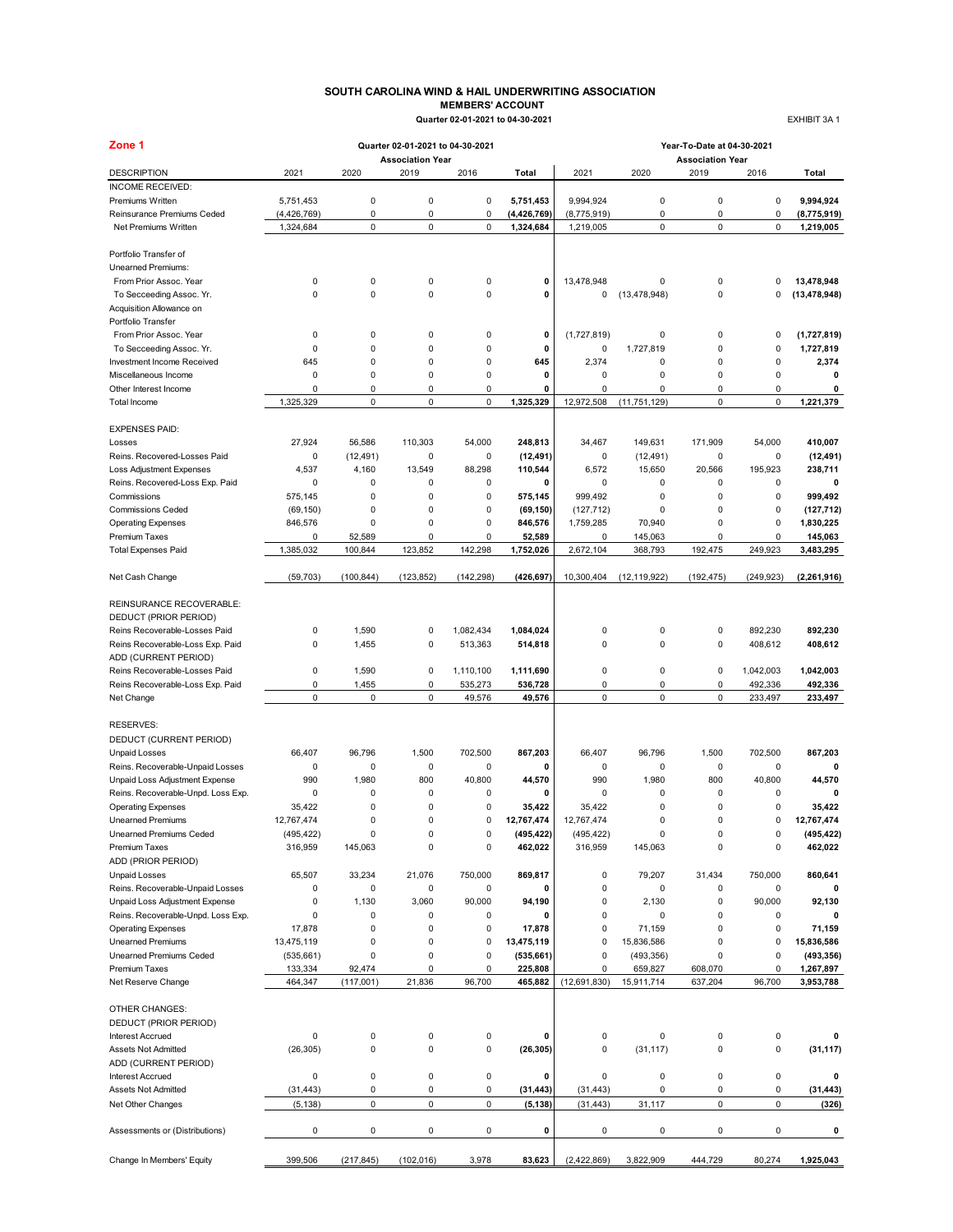### **SOUTH CAROLINA WIND & HAIL UNDERWRITING ASSOCIATION MEMBERS' ACCOUNT Quarter 02-01-2021 to 04-30-2021** EXHIBIT 3A 2

| Zone <sub>2</sub>                              |             |             | Quarter 02-01-2021 to 04-30-2021 |                |               | Year-To-Date at 04-30-2021 |               |                                 |           |               |  |
|------------------------------------------------|-------------|-------------|----------------------------------|----------------|---------------|----------------------------|---------------|---------------------------------|-----------|---------------|--|
| <b>DESCRIPTION</b>                             | 2021        | 2020        | <b>Association Year</b><br>2019  | 2016           | Total         | 2021                       | 2020          | <b>Association Year</b><br>2019 | 2016      | Total         |  |
| INCOME RECEIVED:                               |             |             |                                  |                |               |                            |               |                                 |           |               |  |
| Premiums Written                               | 1,443,910   | 0           | $\pmb{0}$                        | 0              | 1,443,910     | 2,554,649                  | 0             | 0                               | 0         | 2,554,649     |  |
| Reinsurance Premiums Ceded                     | (1,208,565) | 0           | $\pmb{0}$                        | 0              | (1, 208, 565) | (2, 382, 755)              | $\pmb{0}$     | 0                               | 0         | (2, 382, 755) |  |
| Net Premiums Written                           | 235,345     | 0           | $\pmb{0}$                        | 0              | 235,345       | 171,894                    | $\mathsf 0$   | 0                               | 0         | 171,894       |  |
| Portfolio Transfer of                          |             |             |                                  |                |               |                            |               |                                 |           |               |  |
|                                                |             |             |                                  |                |               |                            |               |                                 |           |               |  |
| Unearned Premiums:                             |             |             |                                  |                |               |                            |               |                                 |           |               |  |
| From Prior Assoc. Year                         | 0           | 0           | $\pmb{0}$                        | 0              | 0             | 3,268,279                  | 0             | 0                               | 0         | 3,268,279     |  |
| To Secceeding Assoc. Yr.                       | 0           | $\mathbf 0$ | $\mathbf 0$                      | $\mathbf 0$    | 0             | 0                          | (3,268,279)   | 0                               | 0         | (3, 268, 279) |  |
| Acquisition Allowance on<br>Portfolio Transfer |             |             |                                  |                |               |                            |               |                                 |           |               |  |
| From Prior Assoc. Year                         | 0           | 0           | $\pmb{0}$                        | 0              | 0             | (418, 949)                 | 0             | 0                               | 0         | (418, 949)    |  |
| To Secceeding Assoc. Yr.                       | 0           | $\mathbf 0$ | $\pmb{0}$                        | 0              | $\mathbf 0$   | 0                          | 418.949       | $\mathbf 0$                     | 0         | 418,949       |  |
| Investment Income Received                     | 154         | $\mathbf 0$ | $\mathbf 0$                      | 0              | 154           | 607                        | $\mathbf 0$   | 0                               | 0         | 607           |  |
| Miscellaneous Income                           | 0           | $\mathbf 0$ | $\pmb{0}$                        | 0              | 0             | 0                          | 0             | 0                               | 0         | 0             |  |
|                                                | 0           | 0           | $\pmb{0}$                        | 0              | 0             | 0                          | 0             | 0                               | 0         | 0             |  |
| Other Interest Income<br>Total Income          | 235,499     | 0           | $\mathbf 0$                      | 0              | 235,499       | 3,021,831                  | (2,849,330)   | 0                               | 0         | 172,501       |  |
|                                                |             |             |                                  |                |               |                            |               |                                 |           |               |  |
| <b>EXPENSES PAID:</b>                          |             |             |                                  |                |               |                            |               |                                 |           |               |  |
| Losses                                         | 97,768      | 79,675      | 154                              | 0              | 177,597       | 102,021                    | 209,965       | 12,506                          | 0         | 324,492       |  |
| Reins. Recovered-Losses Paid                   | 0           | (16, 387)   | $\pmb{0}$                        | 0              | (16, 387)     | 0                          | (34, 161)     | (4,058)                         | 0         | (38, 219)     |  |
| <b>Loss Adjustment Expenses</b>                | 15,059      | 10,020      | 345                              | 0              | 25,424        | 17,458                     | 27,517        | 2,425                           | 0         | 47,400        |  |
| Reins. Recovered-Loss Exp. Paid                | (345)       | (2,610)     | $\mathbf 0$                      | 0              | (2,955)       | (345)                      | (2,610)       | 0                               | 0         | (2,955)       |  |
| Commissions                                    | 144,391     | 0           | $\pmb{0}$                        | 0              | 144,391       | 255,465                    | 0             | 0                               | 0         | 255,465       |  |
| <b>Commissions Ceded</b>                       | (48, 481)   | 0           | $\mathbf 0$                      | 0              | (48, 481)     | (74, 546)                  | 0             | 0                               | 0         | (74, 546)     |  |
| <b>Operating Expenses</b>                      | 210,760     | 0           | $\pmb{0}$                        | 0              | 210,760       | 449,664                    | 17,273        | 0                               | 0         | 466.937       |  |
| <b>Premium Taxes</b>                           | 0           | 12,806      | 0                                | 0              | 12,806        | 0                          | 35,322        | 0                               | 0         | 35,322        |  |
| <b>Total Expenses Paid</b>                     | 419,152     | 83,504      | 499                              | 0              | 503,155       | 749,717                    | 253,306       | 10,873                          | 0         | 1,013,896     |  |
| Net Cash Change                                | (183, 653)  | (83, 504)   | (499)                            | 0              | (267, 656)    | 2,272,114                  | (3, 102, 636) | (10, 873)                       | 0         | (841, 395)    |  |
|                                                |             |             |                                  |                |               |                            |               |                                 |           |               |  |
| REINSURANCE RECOVERABLE:                       |             |             |                                  |                |               |                            |               |                                 |           |               |  |
| DEDUCT (PRIOR PERIOD)                          |             |             |                                  |                |               |                            |               |                                 |           |               |  |
| Reins Recoverable-Losses Paid                  | 0           | 0           | $\mathbf 0$                      | 0              | 0             | 0                          | 0             | 0                               | 72,311    | 72,311        |  |
| Reins Recoverable-Loss Exp. Paid               | 0           | 0           | $\pmb{0}$                        | 0              | 0             | 0                          | 0             | 0                               | 31,929    | 31,929        |  |
| ADD (CURRENT PERIOD)                           | 0           | $\mathbf 0$ | $\mathbf 0$                      | 0              |               |                            |               |                                 |           |               |  |
| Reins Recoverable-Losses Paid                  | 0           | 19,185      | $\mathbf 0$                      | 1,690          | 20,875        | 0                          | 20,775        | 0                               | 69,787    | 90,562        |  |
| Reins Recoverable-Loss Exp. Paid               | 0           | (70)        | $\pmb{0}$                        | (5,667)        | (5, 737)      | 0                          | 1,385         | 0                               | 37,270    | 38,655        |  |
| Net Change                                     | 0           | 19,115      | $\pmb{0}$                        | (3,977)        | 15,138        | 0                          | 22,160        | 0                               | 2,817     | 24,977        |  |
|                                                |             |             |                                  |                |               |                            |               |                                 |           |               |  |
| <b>RESERVES:</b>                               |             |             |                                  |                |               |                            |               |                                 |           |               |  |
| DEDUCT (CURRENT PERIOD)                        |             |             |                                  |                |               |                            |               |                                 |           |               |  |
| <b>Unpaid Losses</b>                           | 34,493      | 18,866      | $\mathbf 0$                      | 0              | 53,359        | 34,493                     | 18,866        | 0                               | 0         | 53,359        |  |
|                                                | (3,000)     | $\mathbf 0$ | $\pmb{0}$                        | 0              | (3,000)       | (3,000)                    | 0             | 0                               | 0         | (3,000)       |  |
| Reins. Recoverable-Unpaid Losses               |             |             |                                  |                |               |                            |               |                                 |           |               |  |
| Unpaid Loss Adjustment Expense                 | 0           | 330         | $\mathbf 0$                      | 0              | 330           | 0                          | 330           | 0                               | 0         | 330           |  |
| Reins. Recoverable-Unpd. Loss Exp.             | 0           | 0           | $\mathbf 0$                      | $\mathbf 0$    | 0             | 0                          | $\mathbf 0$   | 0                               | 0         | $\mathbf 0$   |  |
| <b>Operating Expenses</b>                      | 8,791       | 0           | $\mathbf 0$                      | 0              | 8,791         | 8,791                      | $\mathbf 0$   | 0                               | 0         | 8,791         |  |
| <b>Unearned Premiums</b>                       | 3,151,321   | $\mathbf 0$ | 0                                | $\overline{0}$ | 3,151,321     | 3,151,321                  | $\mathbf 0$   | 0                               | 0         | 3,151,321     |  |
| Unearned Premiums Ceded                        | (303, 421)  |             | o                                | U              | (303,421)     | (303, 421)                 | 0             | o                               | o         | (303,421)     |  |
| Premium Taxes                                  | 81,013      | 336,981     | $\pmb{0}$                        | 0              | 417,994       | 81,013                     | 336,981       | 0                               | 0         | 417,994       |  |
| ADD (PRIOR PERIOD)<br><b>Unpaid Losses</b>     | 35,093      | 35,666      | $\pmb{0}$                        | $\mathsf 0$    | 70,759        | 0                          | 58,093        |                                 | 0         | 79,659        |  |
|                                                |             |             |                                  |                |               |                            |               | 21,566                          |           |               |  |
| Reins. Recoverable-Unpaid Losses               | (3,000)     | 0           | $\pmb{0}$                        | $\mathsf 0$    | (3,000)       | 0                          | (3,000)       | 0                               | $\pmb{0}$ | (3,000)       |  |
| Unpaid Loss Adjustment Expense                 | 660         | 330         | $\mathbf 0$                      | 0              | 990           | 0                          | 1,650         | 1,000                           | 0         | 2,650         |  |
| Reins. Recoverable-Unpd. Loss Exp.             | 0           | 0           | 0                                | 0              | 0             | 0                          | 0             | 0                               | 0         | 0             |  |
| <b>Operating Expenses</b>                      | 4,335       | 0           | $\pmb{0}$                        | 0              | 4,335         | 0                          | 17,054        | 0                               | 0         | 17,054        |  |
| <b>Unearned Premiums</b>                       | 3,272,108   | 0           | $\pmb{0}$                        | 0              | 3,272,108     | 0                          | 3,789,507     | 0                               | 0         | 3,789,507     |  |
| <b>Unearned Premiums Ceded</b>                 | (316, 528)  | 0           | $\pmb{0}$                        | 0              | (316, 528)    | 0                          | (388, 346)    | 0                               | 0         | (388, 346)    |  |
| <b>Premium Taxes</b>                           | 34,900      | 452,965     | 0                                | 0              | 487,865       | 0                          | 160,662       | (608,070)                       | 0         | (447, 408)    |  |
| Net Reserve Change                             | 58,371      | 132,784     | $\pmb{0}$                        | 0              | 191,155       | (2,969,197)                | 3,279,443     | (585, 504)                      | 0         | (275, 258)    |  |
| <b>OTHER CHANGES:</b>                          |             |             |                                  |                |               |                            |               |                                 |           |               |  |
|                                                |             |             |                                  |                |               |                            |               |                                 |           |               |  |
| DEDUCT (PRIOR PERIOD)                          |             |             |                                  |                |               |                            |               |                                 |           |               |  |
| <b>Interest Accrued</b>                        | 0           | 0           | $\pmb{0}$                        | 0              | 0             | 0                          | 0             | 0                               | 0         | 0             |  |
| Assets Not Admitted                            | (6,885)     | 0           | $\pmb{0}$                        | 0              | (6, 885)      | 0                          | (7, 577)      | 0                               | 0         | (7, 577)      |  |
| ADD (CURRENT PERIOD)                           |             |             |                                  |                |               |                            |               |                                 |           |               |  |
| <b>Interest Accrued</b>                        | 0           | 0           | 0                                | 0              | 0             | 0                          | 0             | 0                               | 0         | 0             |  |
| Assets Not Admitted                            | (8,037)     | 0           | $\pmb{0}$                        | 0              | (8,037)       | (8,037)                    | 0             | 0                               | 0         | (8,037)       |  |
| Net Other Changes                              | (1, 152)    | 0           | 0                                | 0              | (1, 152)      | (8,037)                    | 7,577         | 0                               | 0         | (460)         |  |
| Assessments or (Distributions)                 | 0           | 0           | 0                                | 0              | 0             | 0                          | 0             | 0                               | 0         | 0             |  |
|                                                |             |             |                                  |                |               |                            |               |                                 |           |               |  |
| Change In Members' Equity                      | (126, 434)  | 68,395      | (499)                            | (3, 977)       | (62, 515)     | (705, 120)                 | 206,544       | (596, 377)                      | 2,817     | (1,092,136)   |  |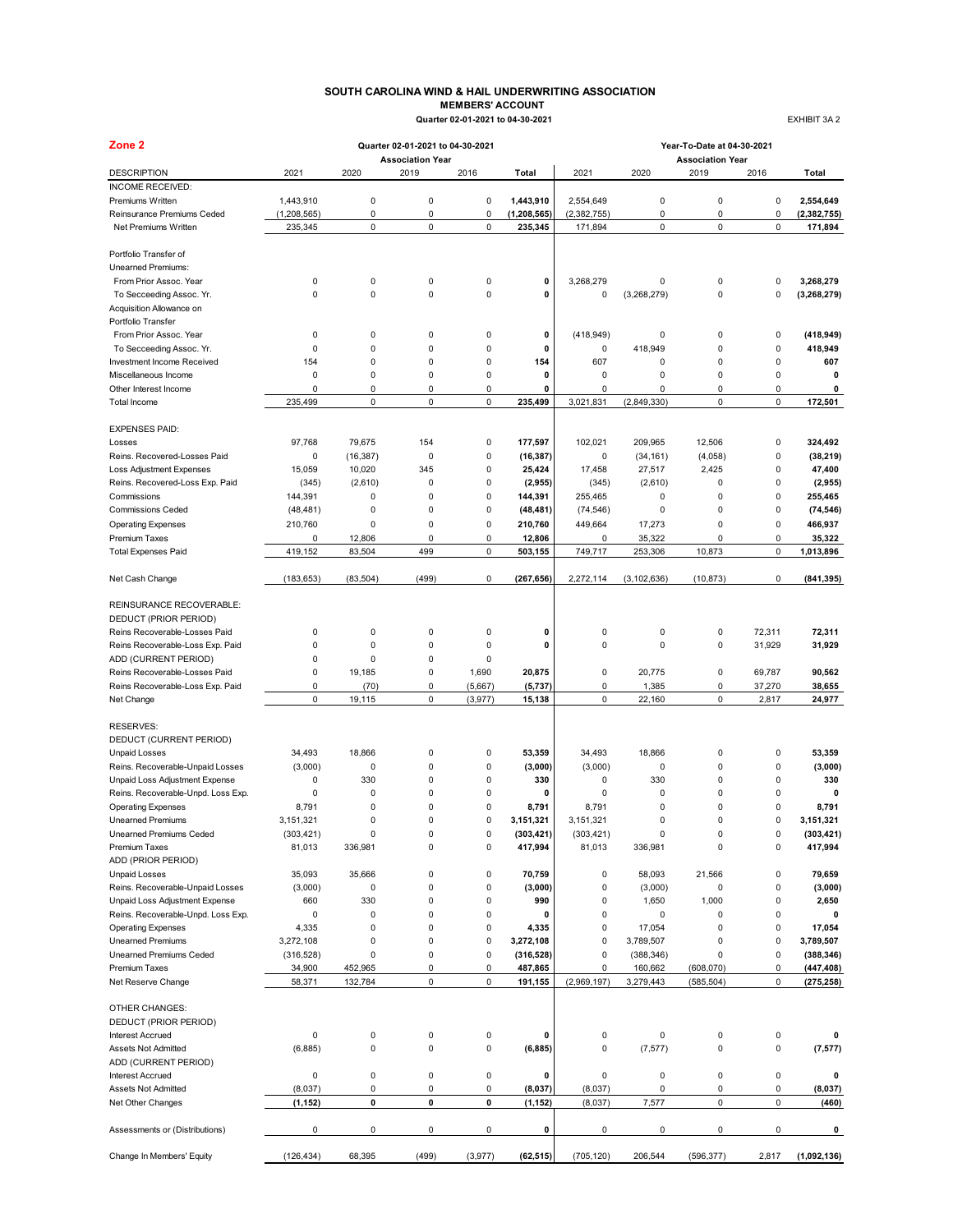## **SOUTH CAROLINA WIND & HAIL UNDERWRITING ASSOCIATION MEMBERS' ACCOUNT FOR UNSETTLED YEARS INCEPTION TO ASSOCIATION QUARTER ENDED APRIL 30, 2021**

## **Combined Zones** EXHIBIT 3B **DESCRIPTION 2021 2020 2019 2016 Total** INCOME RECEIVED: Premiums Written 12,549,573 32,829,220 36,796,841 59,233,264 141,408,898 Reinsurance Premiums Ceded (11,158,674) (23,344,433) (26,352,495) (52,050,124) (112,905,726) Net Premiums Written 1,390,899 9,484,787 10,444,346 7,183,140 28,503,172 Portfolio Transfer of Unearned Premiums: From Prior Assoc. Year 16,747,227 18,495,373 20,703,890 35,908,182 91,854,672 To Succeeding Assoc. Yr. 0 (16,747,227) (18,495,373) (29,062,067) (64,304,667) Acquisition Allowance on Portfolio Transfer From Prior Assoc. Year (2,146,768) (2,505,830) (2,925,804) (4,560,694) (12,139,096) To Secceeding Assoc. Yr. 0 2,146,768 2,505,830 3,920,839 8,573,437 Investment Income Received 2,981 53,167 150,268 31,947 238,363 Miscellaneous Income 0 0 0 0 0 Other Interest Income 0 0 0 0 0 Total Income 15,994,339 10,927,038 12,383,157 13,421,347 52,725,881 EXPENSES PAID: Losses 136,488 1,491,867 1,139,283 17,278,219 20,045,857 Reins. Recovered-Losses Paid 0 (64,216) (89,153) (10,830,435) (10,983,804) Loss Adjustment Expenses 24,030 162,792 433,886 8,580,376 9,201,084 Reins. Recovered-Loss Exp. Paid (345) (8,205) (13,915) (3,410,766) (3,433,231) Commissions 1,254,957 3,282,922 3,679,684 5,923,326 14,140,889 Commissions Ceded (202,258) (508,877) (650,356) (952,664) (2,314,155) Operating Expenses 2,208,949 4,674,440 5,597,218 4,109,677 16,590,284 Premium Taxes 0 410,365 1,021,389 1,829,105 3,260,859 Total Expenses Paid 3,421,821 9,441,088 11,118,036 22,526,838 46,507,783 Net Cash Change 12,572,518 1,485,950 1,265,121 (9,105,491) 6,218,098 REINSURANCE RECOVERABLE: ADD (CURRENT PERIOD) Reins Recoverable-Losses Paid  $\begin{array}{ccc} 0 & 20.775 & 0 & 1,111,790 & 1,132,565 \end{array}$ Reins Recoverable-Loss Exp. Paid 0 1,385 0 529,606 530,991 Net Change 12,572,518 1,508,110 1,265,121 (7,464,095) 7,881,654 RESERVES: DEDUCT (CURRENT PERIOD) Unpaid Losses 100,900 115,662 1,500 702,500 920,562 Reins. Recoverable-Unpaid Losses (3,000) 0 0 0 0 (3,000)<br>
Unpaid Loss Adjustment Expense 990 2.310 800 40.800 44.900 Unpaid Loss Adjustment Expense 990 2,310 800 40,800 44,900 Reins. Recoverable-Unpd. Loss Exp.  $\begin{array}{cccc} 0 & 0 & 0 & 0 \end{array}$ Operating Expenses 44,213 0 0 0 44,213 Unearned Premiums 15,918,795 0 0 0 15,918,795 Unearned Premiums Ceded Premium Taxes 397,972 482,044 0 0 880,016 Total Reserves 15,661,027 600,016 2,300 743,300 17,006,643 OTHER CHANGES: Interest Accrued 0 0 0 0 0 Assets Not Admitted (39.480) 0 0 0 (39.480) Total Other Changes (39,480) 0 0 0 (39,480)  $\Omega$ Assessments or (Distributions)  $0$  0 0 0 8,000,000 8,000,000

Net Members' Equity (3,127,989) 908,094 1,262,821 (207,395) (1,164,469)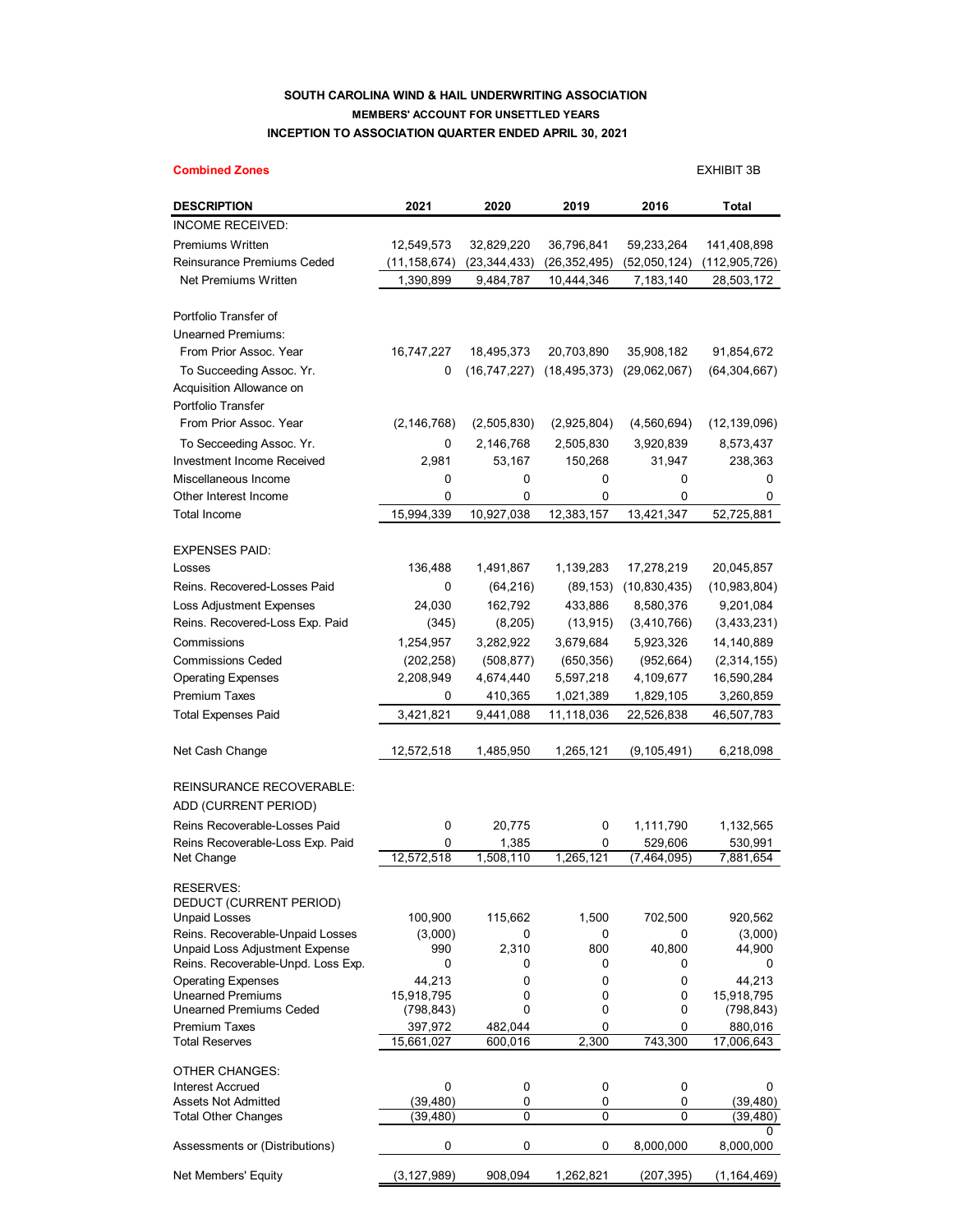## **SOUTH CAROLINA WIND & HAIL UNDERWRITING ASSOCIATION MEMBERS' ACCOUNT FOR UNSETTLED YEARS INCEPTION TO ASSOCIATION QUARTER ENDED APRIL 30, 2021**

**Zone 1** EXHIBIT 3B1

| <b>DESCRIPTION</b>                                 | 2021        | 2020           | 2019              | 2016              | <b>Total</b>   |
|----------------------------------------------------|-------------|----------------|-------------------|-------------------|----------------|
| <b>INCOME RECEIVED:</b>                            |             |                |                   |                   |                |
| Premiums Written                                   | 9,994,924   | 26,400,858     | 29,290,285        | 47,609,814        | 113,295,881    |
| Reinsurance Premiums Ceded                         | (8,775,919) | (18, 353, 791) | (20, 367, 420)    | (40,602,668)      | (88,099,798)   |
| Net Premiums Written                               | 1,219,005   | 8,047,067      | 8,922,866         | 7,007,146         | 25,196,084     |
|                                                    |             |                |                   |                   |                |
| Portfolio Transfer of<br><b>Unearned Premiums:</b> |             |                |                   |                   |                |
| From Prior Assoc. Year                             | 13,478,948  | 14,743,207     | 16,360,080        | 28,897,651        | 73,479,886     |
| To Succeeding Assoc. Yr.                           | 0           | (13, 478, 948) | (14, 743, 207)    | (23, 238, 837)    | (51, 460, 992) |
| Acquisition Allowance on                           |             |                |                   |                   |                |
| Portfolio Transfer                                 |             |                |                   |                   |                |
| From Prior Assoc. Year                             | (1,727,819) | (1,997,471)    | (2,320,110)       | (3,670,287)       | (9,715,687)    |
| To Secceeding Assoc. Yr.                           | 0           | 1,727,819      | 1,997,471         | 3,135,212         | 6,860,502      |
| Investment Income Received                         | 2,374       | 42,756         | 119,613           | 25,678            | 190,421        |
| Miscellaneous Income                               | 0           | 0              | 0                 | 0                 | 0              |
| Other Interest Income                              | 0           | 0              | 0                 | 0                 | 0              |
| <b>Total Income</b>                                | 12,972,508  | 9,084,430      | 10,336,713        | 12,156,563        | 44,550,214     |
|                                                    |             |                |                   |                   |                |
| <b>EXPENSES PAID:</b>                              |             |                |                   |                   |                |
| Losses                                             | 34,467      | 1,117,103      | 789,419           | 16,070,690        | 18,011,679     |
| Reins. Recovered-Losses Paid                       | 0           | (12, 491)      | (23, 863)         | (10, 143, 877)    | (10, 180, 231) |
| Loss Adjustment Expenses                           | 6,572       | 107,056        | 280,747           | 7,925,834         | 8,320,209      |
| Reins. Recovered-Loss Exp. Paid                    | 0           | 0              | 0                 | (2,498,257)       | (2,498,257)    |
| Commissions                                        | 999,492     | 2,640,086      | 2,929,028         | 4,760,981         | 11,329,587     |
| <b>Commissions Ceded</b>                           | (127, 712)  | (283, 378)     | (334, 933)        | (507, 593)        | (1,253,616)    |
| <b>Operating Expenses</b>                          | 1,759,285   | 3,759,128      | 4,455,386         | 3,303,228         | 13,277,027     |
| Premium Taxes                                      | 0           | 330,580        | 814,200           | 1,470,177         | 2,614,957      |
|                                                    | 2,672,104   | 7,658,084      |                   | 20,381,183        | 39,621,355     |
| <b>Total Expenses Paid</b>                         |             |                | 8,909,984         |                   |                |
| Net Cash Change                                    | 10,300,404  | 1,426,346      | 1,426,729         | (8,224,620)       | 4,928,859      |
|                                                    |             |                |                   |                   |                |
| REINSURANCE RECOVERABLE:                           |             |                |                   |                   |                |
| ADD (CURRENT PERIOD)                               |             |                |                   |                   |                |
| Reins Recoverable-Losses Paid                      | 0           | 0              | 0                 | 1,042,003         | 1,042,003      |
| Reins Recoverable-Loss Exp. Paid                   | 0           | 0              | 0                 | 492,336           | 492,336        |
| Net Change                                         | 10,300,404  | 1,426,346      | 1,426,729         | (6,690,281)       | 6,463,198      |
|                                                    |             |                |                   |                   |                |
| <b>RESERVES:</b>                                   |             |                |                   |                   |                |
| DEDUCT (CURRENT PERIOD)                            | 0           | 0              | 0                 | 0                 | 0              |
| <b>Unpaid Losses</b>                               | 66,407      | 96,796         | 1,500             | 702,500           | 867,203        |
| Reins. Recoverable-Unpaid Losses                   | 0           | 0              | 0                 | 0                 | 0              |
| <b>Unpaid Loss Adjustment Expense</b>              | 990         | 1,980          | 800               | 40,800            | 44,570         |
| Reins. Recoverable-Unpd. Loss Exp.                 | 0           | 0              | 0                 | 0                 | 0              |
| <b>Operating Expenses</b>                          | 35,422      | 0              | 0                 | 0                 | 35,422         |
| <b>Unearned Premiums</b>                           | 12,767,474  | 0              | 0                 | 0                 | 12,767,474     |
| <b>Unearned Premiums Ceded</b>                     | (495, 422)  | 0              | 0                 | 0                 | (495, 422)     |
| Premium Taxes                                      | 316,959     | 145,063        | 0                 | 0                 | 462,022        |
| <b>Total Reserves</b>                              | 12,691,830  | 243,839        | 2,300             | 743,300           | 13,681,269     |
| <b>OTHER CHANGES:</b>                              |             |                |                   |                   |                |
|                                                    |             |                |                   |                   |                |
| <b>Interest Accrued</b>                            | 0           | 0              | 0                 | 0                 | 0              |
| <b>Assets Not Admitted</b>                         | (31, 443)   | 0<br>0         | 0<br>$\mathbf{0}$ | 0<br>$\mathbf{0}$ | (31, 443)      |
| <b>Total Other Changes</b>                         | (31, 443)   |                |                   |                   | (31, 443)      |
| Assessments or (Distributions)                     | 0           | 0              | 0                 | 6,550,225         | 6,550,225      |
| Net Members' Equity                                | (2,422,869) | 1,182,507      | 1,424,429         | (883, 356)        | (699, 289)     |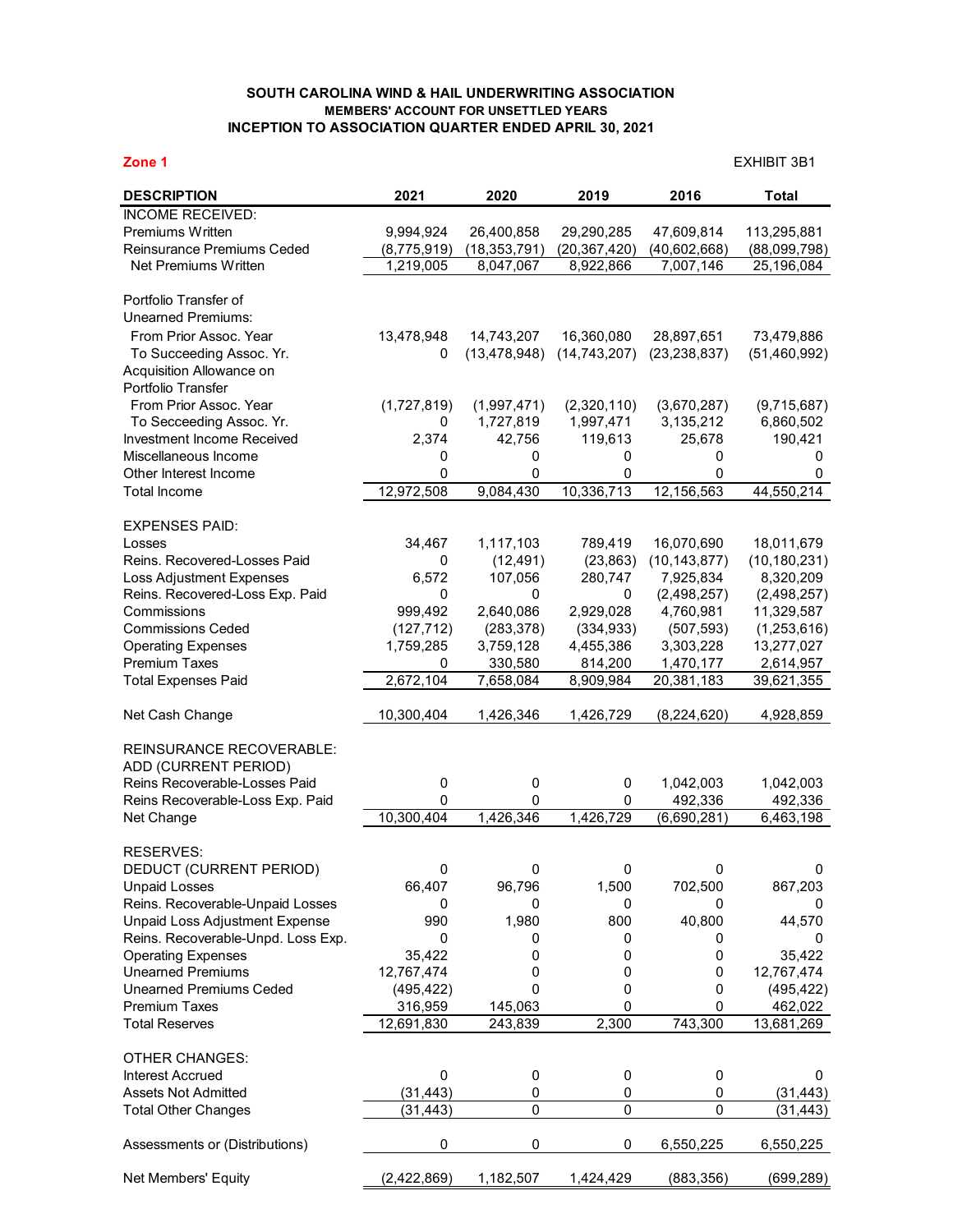## **SOUTH CAROLINA WIND & HAIL UNDERWRITING ASSOCIATION MEMBERS' ACCOUNT FOR UNSETTLED YEARS INCEPTION TO ASSOCIATION QUARTER ENDED APRIL 30, 2021**

## **Zone 2** EXHIBIT 3B2 **DESCRIPTION 2,021 2,020 2,019 2,016 Total** INCOME RECEIVED: Premiums Written 2,554,649 6,428,362 7,506,556 11,623,450 28,113,017 Reinsurance Premiums Ceded (2,382,755) (4,990,642) (5,985,075) (11,447,456) (24,805,928)<br>Net Premiums Written (171,894 1,437,720 1,521,480 175,994 3,307,088 Net Premiums Written 171,894 1,437,720 1,521,480 Portfolio Transfer of Unearned Premiums: From Prior Assoc. Year 3,268,279 3,752,166 4,343,810 7,010,531 18,374,786 To Succeeding Assoc. Yr. 0 (3,268,279) (3,752,166) (5,823,230) (12,843,675) Acquisition Allowance on Portfolio Transfer From Prior Assoc. Year (418,949) (508,359) (605,694) (890,407) (2,423,409) To Secceeding Assoc. Yr. 0 418,949 508,359 785,627 1,712,935 Investment Income Received 607 10,411 30,655 6,269 47,942 Miscellaneous Income 0 0 0 0 0 Other Interest Income <br>
Total Income <br>
Total Income <br>
2,021,831 <br>
2,046,444 <br>
1,264,784 <br>
8,175,667 Total Income 3,021,831 1,842,608 2,046,444 1,264,784 8,175,667 EXPENSES PAID: Losses 102,021 374,764 349,864 1,207,529 2,034,178 Reins. Recovered-Losses Paid 0 (51,725) (65,290) (686,558) (803,573) Loss Adjustment Expenses 17,458 55,736 153,139 654,543 880,876 Reins. Recovered-Loss Exp. Paid (345) (8,205) (13,915) (912,509) (934,974) Commissions 255,465 642,836 750,656 1,162,345 2,811,302 Commissions Ceded (74,546) (225,499) (315,423) (445,071) (1,060,539) Operating Expenses 449,664 915,312 1,141,832 806,449 3,313,257 Premium Taxes 0 79,785 207,189 358,928 645,902 Total Expenses Paid 749,717 1,783,004 2,208,052 2,145,655 6,886,428 Net Cash Change 2,272,114 59,604 (161,608) (880,871) 1,289,239 REINSURANCE RECOVERABLE: ADD (CURRENT PERIOD) Reins Recoverable-Losses Paid 0 20,775 0 69,787 90,562 Reins Recoverable-Loss Exp. Paid  $\frac{0}{2,272,114}$   $\frac{0}{81,764}$   $\frac{0}{(161,608)}$ Net Change 2,272,114 81,764 (161,608) (773,814) 1,418,456 RESERVES: DEDUCT (CURRENT PERIOD)

| <b>Unpaid Losses</b>               | 34.493     | 18,866     |            |           | 53,359    |
|------------------------------------|------------|------------|------------|-----------|-----------|
| Reins. Recoverable-Unpaid Losses   | (3,000)    |            |            |           | (3,000)   |
| Unpaid Loss Adjustment Expense     |            | 330        |            |           | 330       |
| Reins. Recoverable-Unpd. Loss Exp. |            |            |            |           |           |
| <b>Operating Expenses</b>          | 8,791      |            |            |           | 8,791     |
| <b>Unearned Premiums</b>           | 3,151,321  |            |            |           | 3,151,321 |
| <b>Unearned Premiums Ceded</b>     | (303, 421) |            |            |           | (303,421) |
| <b>Premium Taxes</b>               | 81,013     | 336,981    |            |           | 417,994   |
| Total Reserves                     | 2,969,197  | 356,177    | 0          |           | 3,325,374 |
| <b>OTHER CHANGES:</b>              |            |            |            |           |           |
| Interest Accrued                   |            |            |            |           |           |
| Assets Not Admitted                | (8.037)    | 0          |            |           | (8,037)   |
| <b>Total Other Changes</b>         | (8,037)    | U          | 0          |           | (8,037)   |
|                                    |            |            |            |           |           |
| Assessments or (Distributions)     | 0          |            | 0          | 1,449,775 | 1,449,775 |
| Net Members' Equity                | (705,120)  | (274, 413) | (161, 608) | 675,961   | (465,180) |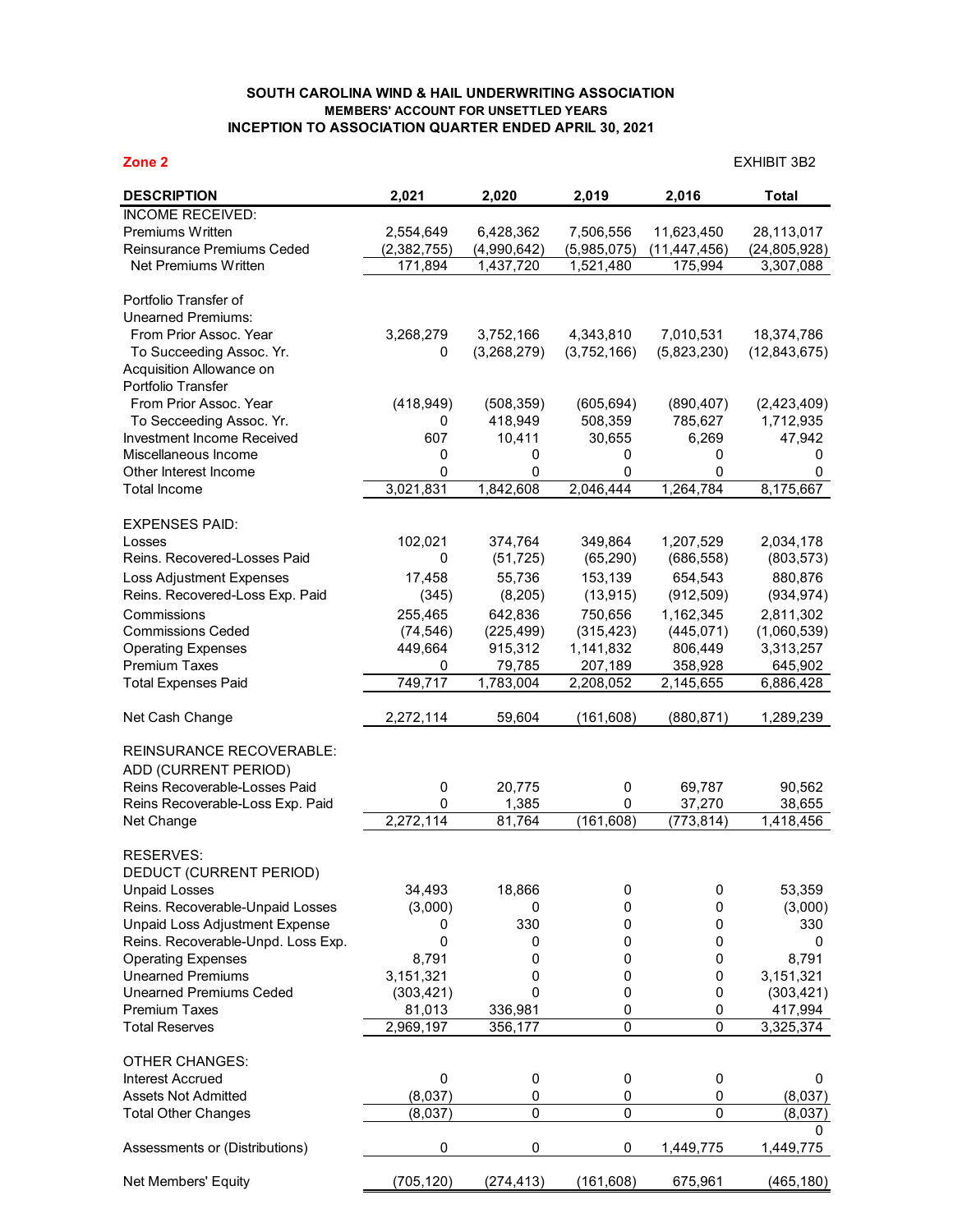# **SOUTH CAROLINA WIND & HAIL UNDERWRITING ASSOCIATION STATISTICAL REPORT OF PREMIUMS QUARTER ENDED APRIL 30, 2021**

**EXHIBIT 4A**

| <b>DESCRIPTION</b>                              | <b>QUARTER</b><br>02-01-2021<br>04-30-2021 | <b>YEAR-TO-DATE</b><br>11-01-2020<br>04-30-2021 |
|-------------------------------------------------|--------------------------------------------|-------------------------------------------------|
| <b>PREMIUMS WRITTEN:</b>                        |                                            |                                                 |
| Allied Lines (Windstorm & Hail)                 | 7,195,363                                  | 12,549,573                                      |
| <b>Reinsurance Premium Ceded</b>                | (5,635,334)                                | (11, 158, 674)                                  |
| <b>Net Premiums Written</b>                     | 1,560,029                                  | 1,390,899                                       |
| <u>UNEARNED PREMIUMS (PRIOR PERIOD):</u>        |                                            |                                                 |
| Allied Lines (Windstorm & Hail)                 | 16,008,479                                 | 18,669,902                                      |
| Advance Premiums (On Policies Not Yet In Force) | 738,748                                    | 956,191                                         |
| <b>Reinsurance Premium Ceded</b>                | (852, 189)                                 | (881, 702)                                      |
| <b>Net Prior Unearned</b>                       | 15,895,038                                 | 18,744,391                                      |
| <b>UNEARNED PREMIUMS (CURRENT PERIOD):</b>      |                                            |                                                 |
| Allied Lines (Windstorm & Hail)                 | 14,727,237                                 | 14,727,237                                      |
| Advance Premiums (On Policies Not Yet In Force) | 1,191,558                                  | 1,191,558                                       |
| <b>Reinsurance Premium Ceded</b>                | (798, 843)                                 | (798,843)                                       |
| <b>Net Current Unearned</b>                     | 15,119,952                                 | 15,119,952                                      |
| <b>EARNED PREMIUMS</b>                          |                                            |                                                 |
| Allied Lines (Windstorm & Hail)                 | 2,335,115                                  | 5,015,338                                       |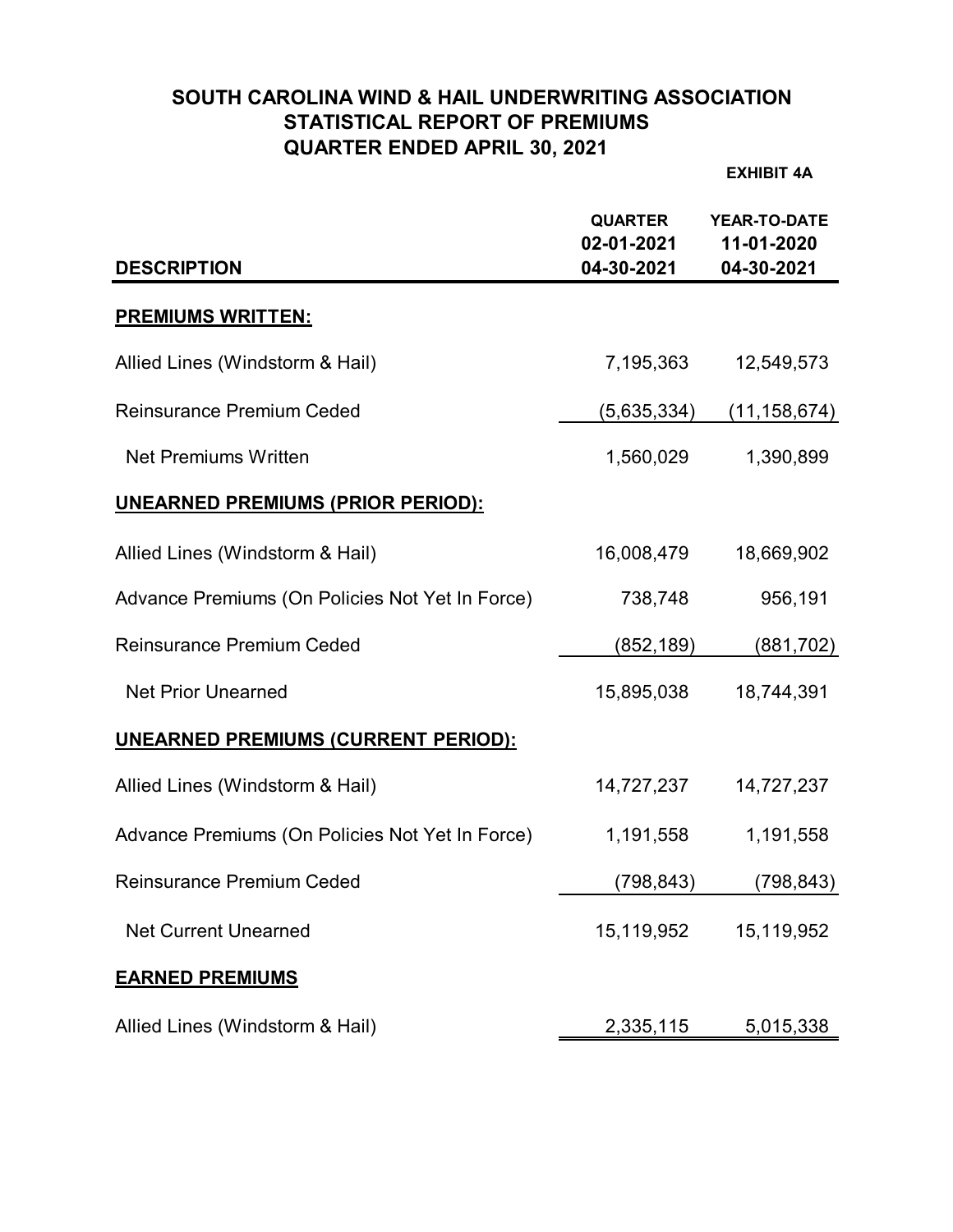## **SOUTH CAROLINA WIND & HAIL UNDERWRITING ASSOCIATION STATISTICAL REPORT OF LOSSES QUARTER ENDED APRIL 30, 2021 EXHIBIT 4B**

|                                            |             | Quarter 02-01-2021 to 04-30-2021 |                         |               |               | Year-To-Date 11-01-2020 to 04-30-2021 |           |                         |            |                                 |
|--------------------------------------------|-------------|----------------------------------|-------------------------|---------------|---------------|---------------------------------------|-----------|-------------------------|------------|---------------------------------|
|                                            |             |                                  | <b>Association Year</b> |               |               |                                       |           | <b>Association Year</b> |            |                                 |
|                                            | 2021        | 2020                             | 2019                    | 2016          | Total         | 2021                                  | 2020      | 2019                    | 2016       | Total                           |
| <b>PAID LOSSES</b>                         |             |                                  |                         |               |               |                                       |           |                         |            |                                 |
| Allied Lines (Windstom & Hail)             | 125,692     | 136,261                          | 110,457                 | 54,000        | 426,410       | 136,488                               | 359,596   | 184,415                 | 54,000     | 734,499                         |
| <b>REINSURANCE RECOVERED</b>               |             |                                  |                         |               |               |                                       |           |                         |            |                                 |
| <b>Reins. Recovered-Paid Losses</b>        | $\mathbf 0$ | (28, 878)                        | 0                       | 0             | (28, 878)     | $\mathbf 0$                           | (46, 652) | (4,058)                 | 0          | (50, 710)                       |
| <b>REINSURANCE RECOVERABLE:</b>            |             |                                  |                         |               |               |                                       |           |                         |            |                                 |
| (CURRENT PERIOD)                           |             |                                  |                         |               |               |                                       |           |                         |            |                                 |
| <b>Reins. Recoverable-Paid Losses</b>      | 0           | (20, 775)                        | 0                       | (1, 111, 790) | (1, 132, 565) | 0                                     | (20, 775) | 0                       |            | $(1, 111, 790)$ $(1, 132, 565)$ |
| <b>REINSURANCE RECOVERABLE:</b>            |             |                                  |                         |               |               |                                       |           |                         |            |                                 |
| (PRIOR PERIOD)                             |             |                                  |                         |               |               |                                       |           |                         |            |                                 |
| <b>Reins. Recoverable-Paid Losses</b>      | 0           | 1,590                            | 0                       | 1,082,434     | 1,084,024     | 0                                     | 0         | 0                       | 964,541    | 964,541                         |
| <b>Total Paid Loss Net of Reinsurance</b>  | 125,692     | 88,198                           | 110,457                 | 24,644        | 348,991       | 136,488                               | 292,169   | 180,357                 | (93, 249)  | 515,765                         |
|                                            |             |                                  |                         |               |               |                                       |           |                         |            |                                 |
| <b>OUTSTANDING LOSSES (CURRENT PERIOD)</b> |             |                                  |                         |               |               |                                       |           |                         |            |                                 |
| Allied Lines (Windstorm & Hail)            | 900         | 65,662                           | 1,500                   | 202,500       | 270,562       | 900                                   | 65,662    | 1,500                   | 202,500    | 270,562                         |
| <b>REINSURANCE RECOVERABLE:</b>            |             |                                  |                         |               |               |                                       |           |                         |            |                                 |
| Reins. Recoverable-Unpaid Losses           | (3,000)     | 0                                | 0                       | 0             | (3,000)       | (3,000)                               | 0         | 0                       | 0          | (3,000)                         |
| Outstanding Losses Net of Reins.           | (2, 100)    | 65,662                           | 1,500                   | 202,500       | 267,562       | (2, 100)                              | 65,662    | 1,500                   | 202,500    | 267,562                         |
| <b>OUTSTANDING LOSSES (PRIOR PERIOD)</b>   |             |                                  |                         |               |               |                                       |           |                         |            |                                 |
| Allied Lines (Windstorm & Hail)            | 600         | 18,900                           | 21.076                  | 250.000       | 290,576       | 0                                     | 37,300    | 3,000                   | 250,000    | 290,300                         |
| <b>REINSURANCE RECOVERABLE:</b>            |             |                                  |                         |               |               |                                       |           |                         |            |                                 |
| Reins. Recoverable-Unpaid Losses           | (3,000)     | $\mathbf 0$                      | 0                       | 0             | (3,000)       | 0                                     | (3,000)   | 0                       | 0          | (3,000)                         |
| Outstanding Losses Net of Reins.           | (2, 400)    | 18,900                           | 21,076                  | 250,000       | 287,576       | 0                                     | 34,300    | 3,000                   | 250,000    | 287,300                         |
| <b>INCURRED LOSSES:</b>                    |             |                                  |                         |               |               |                                       |           |                         |            |                                 |
| Allied Lines (Windstorm & Hail)            | 125,992     | 134,960                          | 90,881                  | (22, 856)     | 328,977       | 234,388                               | 273,531   | 128,857                 | (140, 749) | 496,027                         |
|                                            |             |                                  |                         |               |               |                                       |           |                         |            |                                 |
| <b>IBNR (CURRENT PERIOD)</b>               |             |                                  |                         |               |               |                                       |           |                         |            |                                 |
| Allied Lines (Windstorm & Hail)            | 100.000     | 50,000                           | $\mathbf 0$             | 500,000       | 650,000       | 100.000                               | 50,000    | 0                       | 500,000    | 650,000                         |
|                                            |             |                                  |                         |               |               |                                       |           |                         |            |                                 |
| <b>IBNR (PRIOR PERIOD)</b>                 |             |                                  |                         |               |               |                                       |           |                         |            |                                 |
| Allied Lines (Windstorm & Hail)            | 100.000     | 50.000                           | 0                       | 500.000       | 650.000       | 0                                     | 100.000   | 50.000                  | 500.000    | 650.000                         |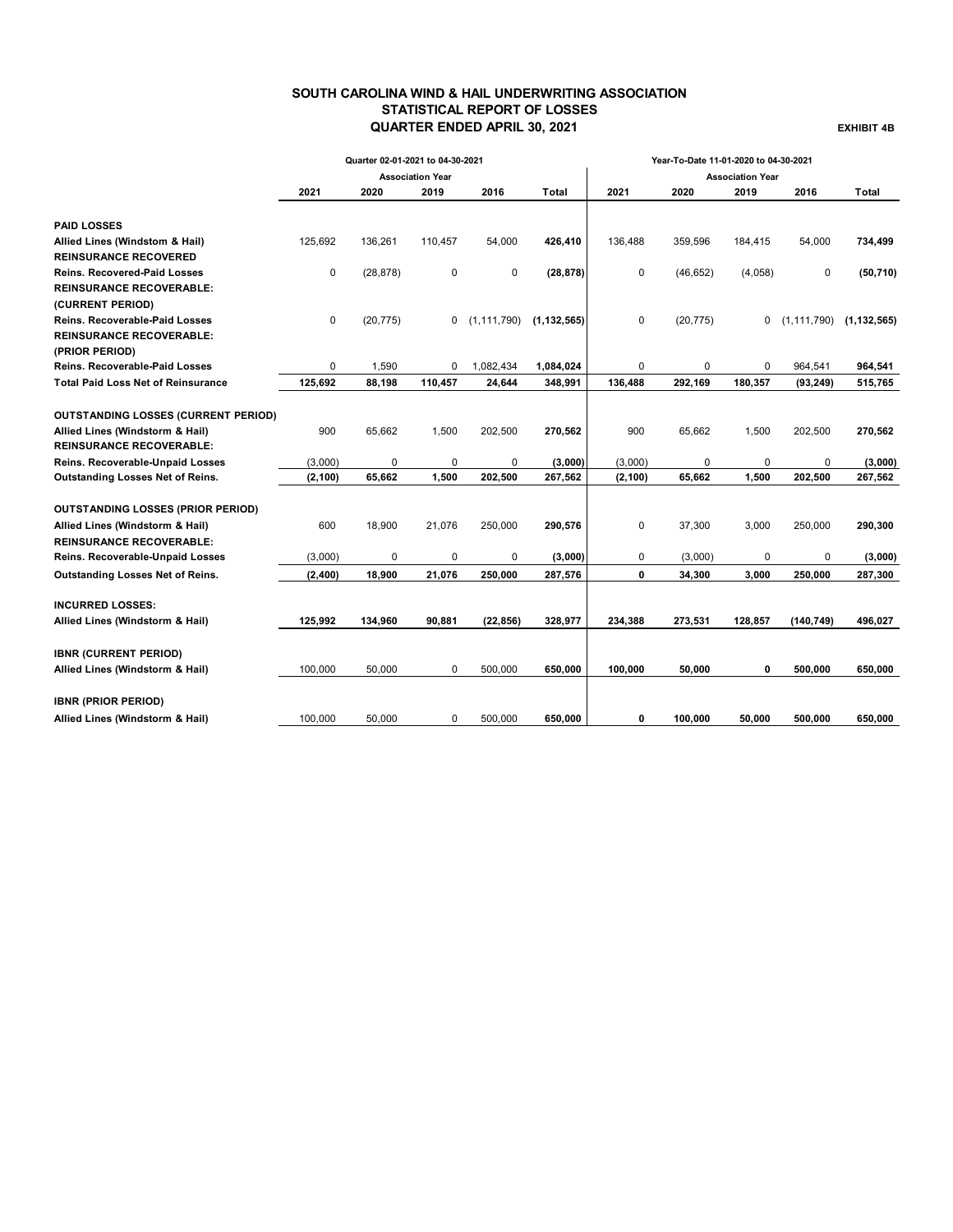### **SOUTH CAROLINA WIND & HAIL UNDERWRITING ASSOCIATION STATISTICAL REPORT OF LOSS ADJUSTMENT EXPENSES QUARTER ENDED APRIL 30, 2021 EXHIBIT 4C**

|                                                |          | Quarter 02-01-2021 to 04-30-2021 |                         |            |            | Year-To-Date 11-01-2020 to 04-30-2021 |          |                         |             |            |
|------------------------------------------------|----------|----------------------------------|-------------------------|------------|------------|---------------------------------------|----------|-------------------------|-------------|------------|
|                                                |          |                                  | <b>Association Year</b> |            |            |                                       |          | <b>Association Year</b> |             |            |
|                                                | 2021     | 2020                             | 2019                    | 2016       | Total      | 2021                                  | 2020     | 2019                    | 2016        | Total      |
| <b>LOSS EXPENSES PAID</b>                      |          |                                  |                         |            |            |                                       |          |                         |             |            |
| Allied Lines (Windstom & Hail)                 | 19,596   | 14,180                           | 13,894                  | 88,298     | 135,968    | 24,030                                | 43,167   | 22,991                  | 195,923     | 286,111    |
| <b>REINSURANCE RECOVERED</b>                   |          |                                  |                         |            |            |                                       |          |                         |             |            |
| Reins. Recovered-Paid Loss Expense             | (345)    | (2,610)                          | 0                       | 0          | (2, 955)   | (345)                                 | (2,610)  | 0                       | $\mathbf 0$ | (2,955)    |
| <b>REINSURANCE RECOVERABLE:</b>                |          |                                  |                         |            |            |                                       |          |                         |             |            |
| (CURRENT PERIOD)                               |          |                                  |                         |            |            |                                       |          |                         |             |            |
| Reins. Recoverable-Paid Loss Expense           | 0        | (1, 385)                         | 0                       | (529, 606) | (530, 991) | $\mathbf 0$                           | (1, 385) | $\mathbf 0$             | (529, 606)  | (530, 991) |
| <b>REINSURANCE RECOVERABLE:</b>                |          |                                  |                         |            |            |                                       |          |                         |             |            |
| (PRIOR PERIOD)                                 |          |                                  |                         |            |            |                                       |          |                         |             |            |
| Reins. Recoverable-Paid Loss Expense           | $\Omega$ | 1,455                            | 0                       | 513,363    | 514,818    | 0                                     | 0        | $\Omega$                | 440,541     | 440,541    |
| Total Paid Loss Adj Expense Net of Reinsurance | 19,251   | 11,640                           | 13,894                  | 72,055     | 116,840    | 23,685                                | 39,172   | 22,991                  | 106,858     | 192,706    |
| UNPAID LOSS ADJUSTMENT EXP (CURRENT PERIOD)    |          |                                  |                         |            |            |                                       |          |                         |             |            |
| Allied Lines (Windstorm & Hail)                | 990      | 2,310                            | 800                     | 40,800     | 44,900     | 990                                   | 2,310    | 800                     | 40,800      | 44,900     |
| <b>REINSURANCE RECOVERABLE:</b>                |          |                                  |                         |            |            |                                       |          |                         |             |            |
| Reins. Recoverable-Unpaid Loss Exp.            | 0        | $\Omega$                         | 0                       | 0          | 0          | 0                                     | 0        | 0                       | $\Omega$    | 0          |
| Outstanding Loss Expense Net of Reins.         | 990      | 2,310                            | 800                     | 40.800     | 44,900     | 990                                   | 2.310    | 800                     | 40.800      | 44,900     |
| UNPAID LOSS ADJUSTMENT EXP (PRIOR PERIOD)      |          |                                  |                         |            |            |                                       |          |                         |             |            |
| Allied Lines (Windstorm & Hail)                | 660      | 1,460                            | 3,060                   | 90,000     | 95,180     | $\mathbf 0$                           | 3,780    | 1,000                   | 90,000      | 94,780     |
| <b>REINSURANCE RECOVERABLE:</b>                |          |                                  |                         |            |            |                                       |          |                         |             |            |
| Reins. Recoverable-Unpaid Loss Exp.            | 0        | 0                                | 0                       | 0          | 0          | 0                                     | 0        | $\Omega$                | $\Omega$    | 0          |
| Outstanding Loss Expense Net of Reins.         | 660      | 1,460                            | 3,060                   | 90,000     | 95,180     | 0                                     | 3,780    | 1,000                   | 90,000      | 94,780     |
| <b>INCURRED LOSS EXPENSES:</b>                 |          |                                  |                         |            |            |                                       |          |                         |             |            |
| Allied Lines (Windstorm & Hail)                | 19,581   | 12,490                           | 11,634                  | 22,855     | 66,560     | 24,675                                | 37,702   | 22,791                  | 57,658      | 142,826    |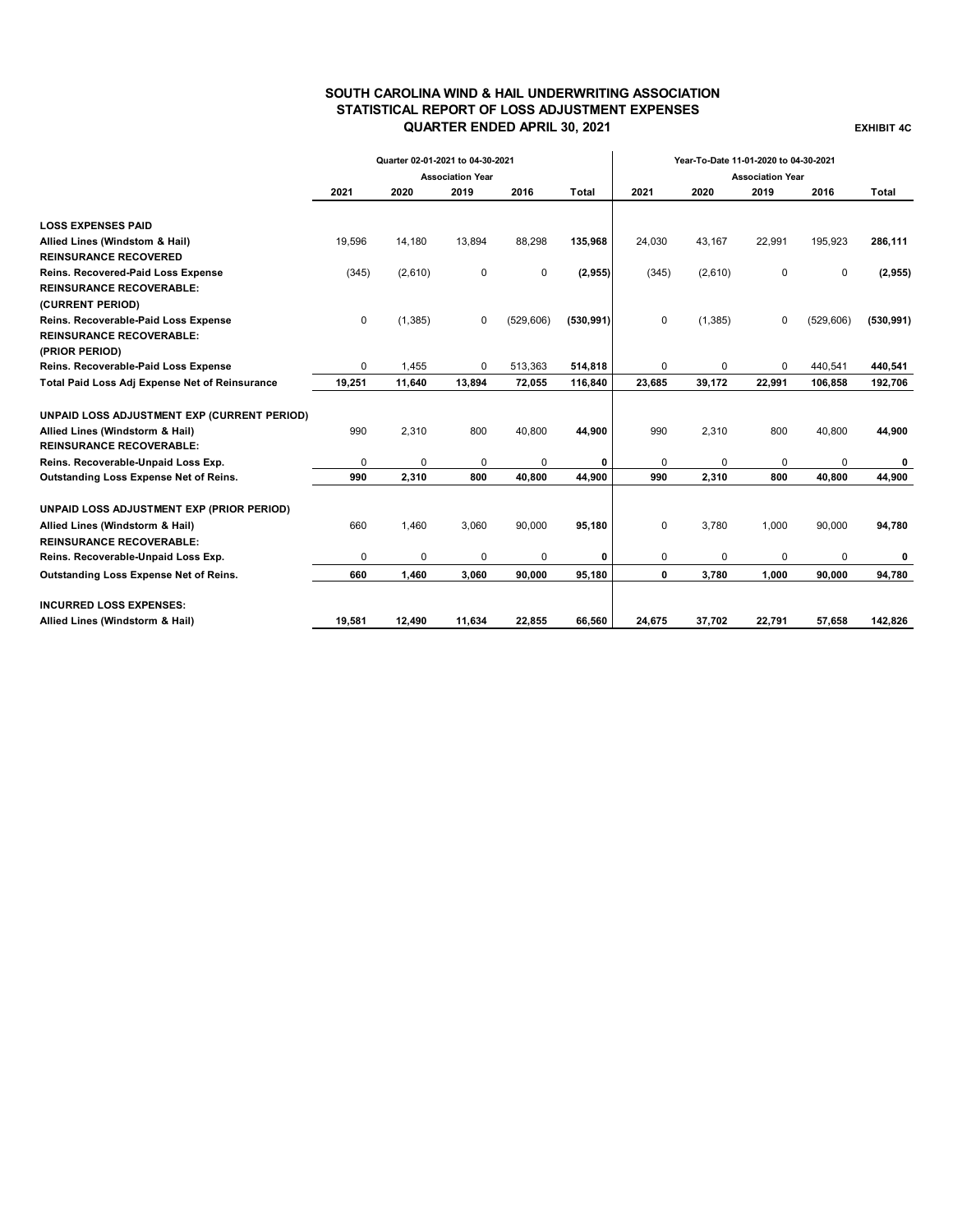# **SOUTH CAROLINA WIND & HAIL UNDERWRITING ASSOCIATION CUMULATIVE REPORT OF CATASTROPHE LOSSES PERIOD FROM OCTOBER 1, 2016 TO APRIL 30, 2021**

**TOTAL 200 426,957 0 183,924 0 0**

|               | <b>HURRICANE MATTHEW</b> |                |                |               |             |             |                |                |             |
|---------------|--------------------------|----------------|----------------|---------------|-------------|-------------|----------------|----------------|-------------|
| <b>CAT</b>    | <b>FISCAL</b>            | <b>DATE</b>    | Wind           | <b>TOTAL</b>  | <b>PAID</b> | <b>CASE</b> | <b>PAID</b>    | O/S            |             |
| <b>NUMBER</b> | <b>LOSS YR</b>           | OF LOSS        | Zone           | <b>CLAIMS</b> | <b>LOSS</b> | O/S         | <b>ADJ EXP</b> | <b>ADJ EXP</b> | <b>IBNR</b> |
| 904           | 2016                     | Oct 7-8 '16    | 1              | 3,390         | 15.620.643  | 250,000     | 7,579,119      | 0              | 500,000     |
|               |                          |                | $\overline{2}$ | 683           | 1,137,752   | 0           | 648.432        | 0              | 0           |
|               |                          |                | <b>TOTAL</b>   | 4,073         | 16,758,395  | 250,000     | 8,227,551      | 0              | 500,000     |
|               | <b>HURRICANE IRMA</b>    |                |                |               |             |             |                |                |             |
|               | <b>FISCAL</b>            |                |                |               |             |             |                |                |             |
| <b>CAT</b>    | <b>ACCIDENT</b>          | <b>DATE</b>    | Wind           | <b>TOTAL</b>  | <b>PAID</b> | <b>CASE</b> | <b>PAID</b>    | O/S            |             |
| <b>NUMBER</b> | <b>YEAR</b>              | <b>OF LOSS</b> | Zone           | <b>CLAIMS</b> | <b>LOSS</b> | O/S         | <b>ADJ EXP</b> | <b>ADJ EXP</b> | <b>IBNR</b> |
| N/A           | 2017                     | Sep 6-12 '17   | 1              | 143           | 247,804     | $\mathbf 0$ | 132,945        | $\mathbf 0$    | 0           |
|               |                          |                | $\overline{c}$ | 57            | 179,153     | 0           | 50,979         | 0              | 0           |

EXHIBIT 5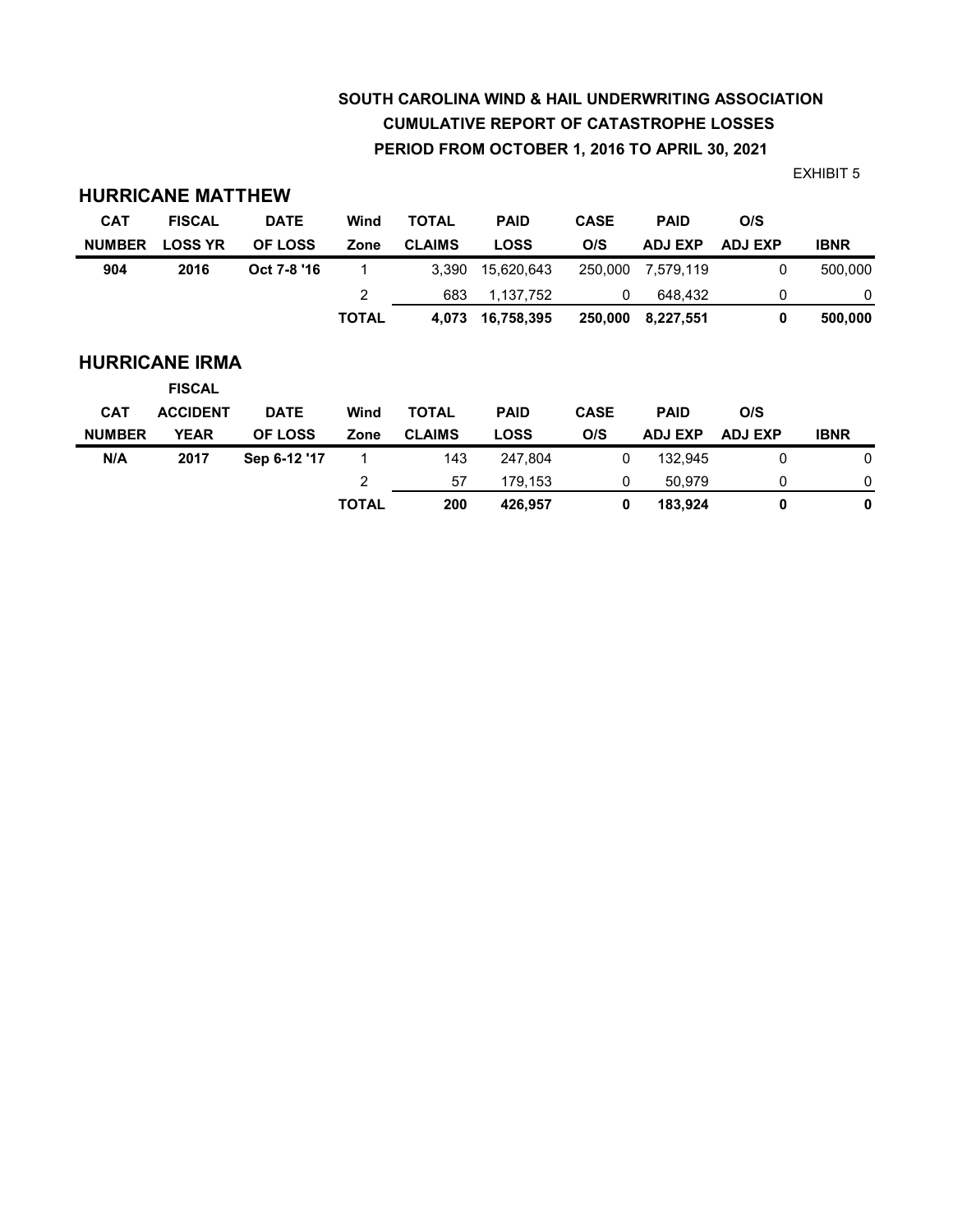### **SOUTH CAROLINA WIND & HAIL UNDERWRITING ASSOCIATION STATUS REPORT - IN-FORCE LIABILITY**

Page 1 **AS OF: APRIL 30, 2021 Zone 1 Zone 1 Zone 2 Zone 2 CITY Policies Limits Policies Limits (County) Class In-force (000 omitted) In-force (000 omitted)** Dwelling 247 127,442 0 0 FRIPP ISLAND Mobile Home 0 0 0 0 (Beaufort County) Commercial 0 0 0 0 Dwelling 19 7,206 0 0 0 HARBOR ISLAND Mobile Home 0 0 0 0 (Beaufort County) Commercial 0 0 0 Dwelling 1,532 779,970 0 0 HILTON HEAD ISLAND Mobile Home 9 377 0 0 0 (Beaufort County) Commercial 26 6,737 0 0 Dwelling 0 0 422 175,068 LADY'S ISLAND Mobile Home 0 0 0 6 917<br>
(Beaufort County) Commercial 0 0 0 1 1 135 (Beaufort County) Commercial 0 0 0 1 Dwelling 293 116,646 5 2,042 ST HELENA ISLAND Mobile Home 38 2,713 1 94 (Beaufort County) Commercial 0 0 0 0 Dwelling 61 35,999 27 14,555 REMAINDER OF COUNTY Mobile Home  $\begin{array}{cccc} 1 & 25 & 3 & 283 \end{array}$ (Beaufort County) Commercial 0 0 0 0 **TOTAL Dwelling 2,152 1,067,262 454 191,665 BEAUFORT** Mobile Home 48 3,116 10 1,294 **COUNTY Commercial 26 6,737 1 135 TOTALS 2,226 1,077,115 465 193,095** Dwelling 229 94,567 20 3,552 FOLLY BEACH Mobile Home 0 0 0 0 0 0 0 0 (Charleston County) Commercial 5 502 0 0 0 0 Dwelling 553 321,796 15 6,654 ISLE OF PALMS Mobile Home 0 0 0 0 (Charleston County) Commercial 7 1,072 0 0 Dwelling 8 4,091 651 242,566 JAMES ISLAND Mobile Home 0 0 8 733 (Charleston County) Commercial 0 0 0 3 648 Dwelling 185 127,252 0 0 KIAWAH ISLAND Mobile Home 0 0 0 0 (Charleston County) Commercial 1 133 0 0 0 Dwelling 0 0 530 209,522 MOUNT PLEASANT Mobile Home 0 0 0 8 555<br>
(Charleston County) Commercial 0 0 0 10 3,356 (Charleston County) 0 Dwelling 116 59,075 0 0 0<br>Mobile Home 0 0 0 0 0 SEABROOK ISLAND Mobile Home 0 0 0 0 0 0<br>
(Charleston County) Commercial 0 0 0 0 0 0 (Charleston County) Dwelling 154 106,612 0 0 SULLIVANS ISLAND Mobile Home 0 0 0 0 (Charleston County) Dwelling 94 48,050 157 70,887 REMAINDER OF COUNTY Mobile Home  $\begin{array}{cccc} 3 & 305 & 14 & 1,014 \\ 1,014 & -1,014 & 1,045 \end{array}$ (Charleston County) **TOTAL Dwelling 1,339 761,442 1,373 533,181** CHARLESTON Mobile Home 3 305 30 2,302<br>
COUNTY Commercial 16 2,932 14 5,049 **COUNTY Commercial 16 2,932 14 5,049 TOTALS 1,358 764,679 1,417 540,532** Dwelling 290 107,775 0 0 EDISTO BEACH Mobile Home 0 0 0 0 0<br>
(Colleton County) Commercial 3 205 0 0 (Colleton County) **TOTAL Dwelling 290 107,775 0 0 COLLETON Mobile Home 0 0 0 0**

**COUNTY Commercial 3 205 0** 0

**TOTALS 293 107,980 0 0**